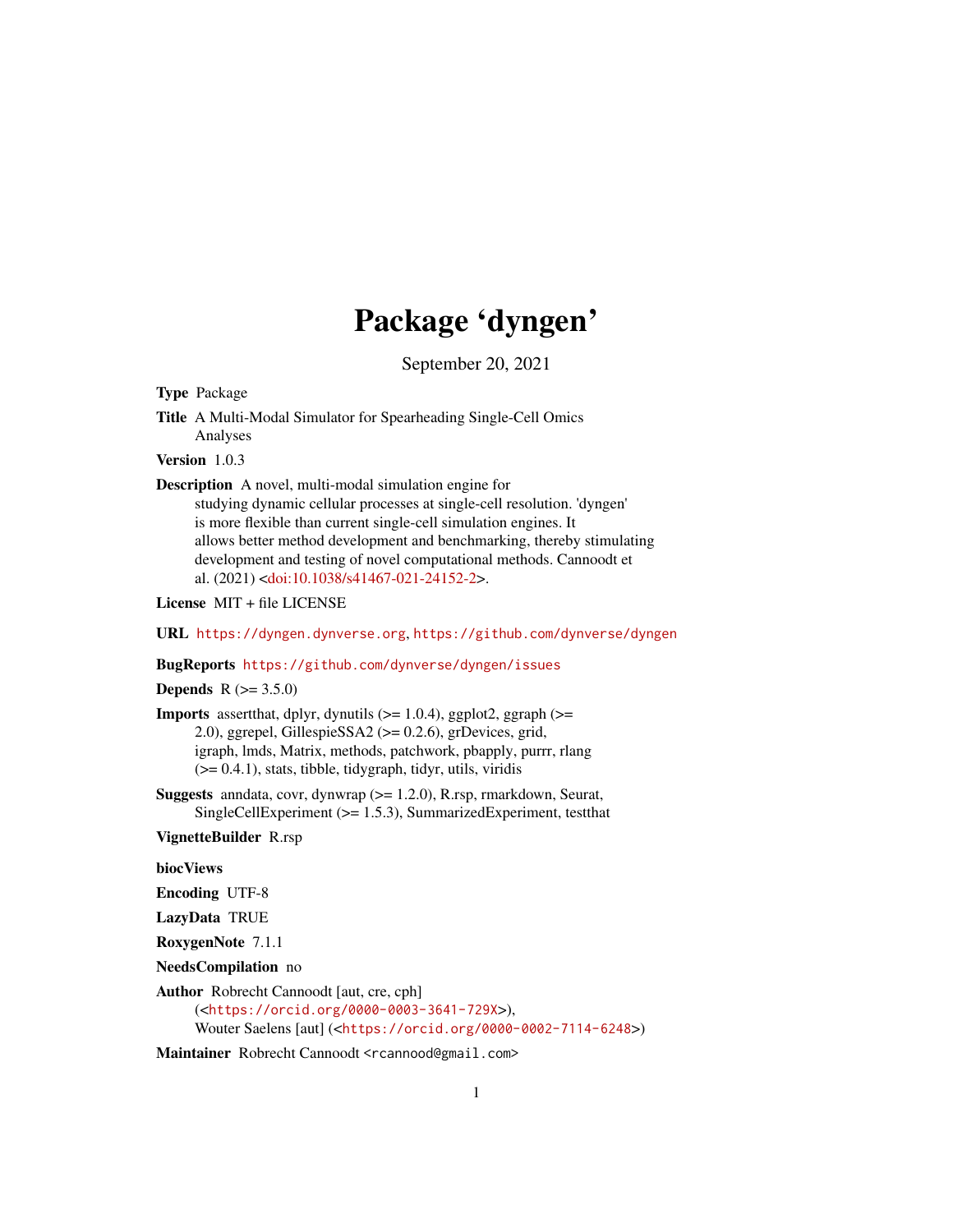Repository CRAN

Date/Publication 2021-09-20 04:20:02 UTC

## R topics documented:

| 3              |
|----------------|
| $\overline{4}$ |
| 6              |
| 8              |
| 9              |
| 12             |
| 12             |
| 14             |
| 15             |
| 17             |
| 18             |
| 19             |
| 21             |
|                |
| 23             |
|                |
|                |
| 27             |
|                |
| 28             |
| 29             |
| 30             |
| 30             |
| 31             |
|                |
|                |
|                |
| 34             |
|                |
|                |
|                |
|                |

**Index** [38](#page-37-0)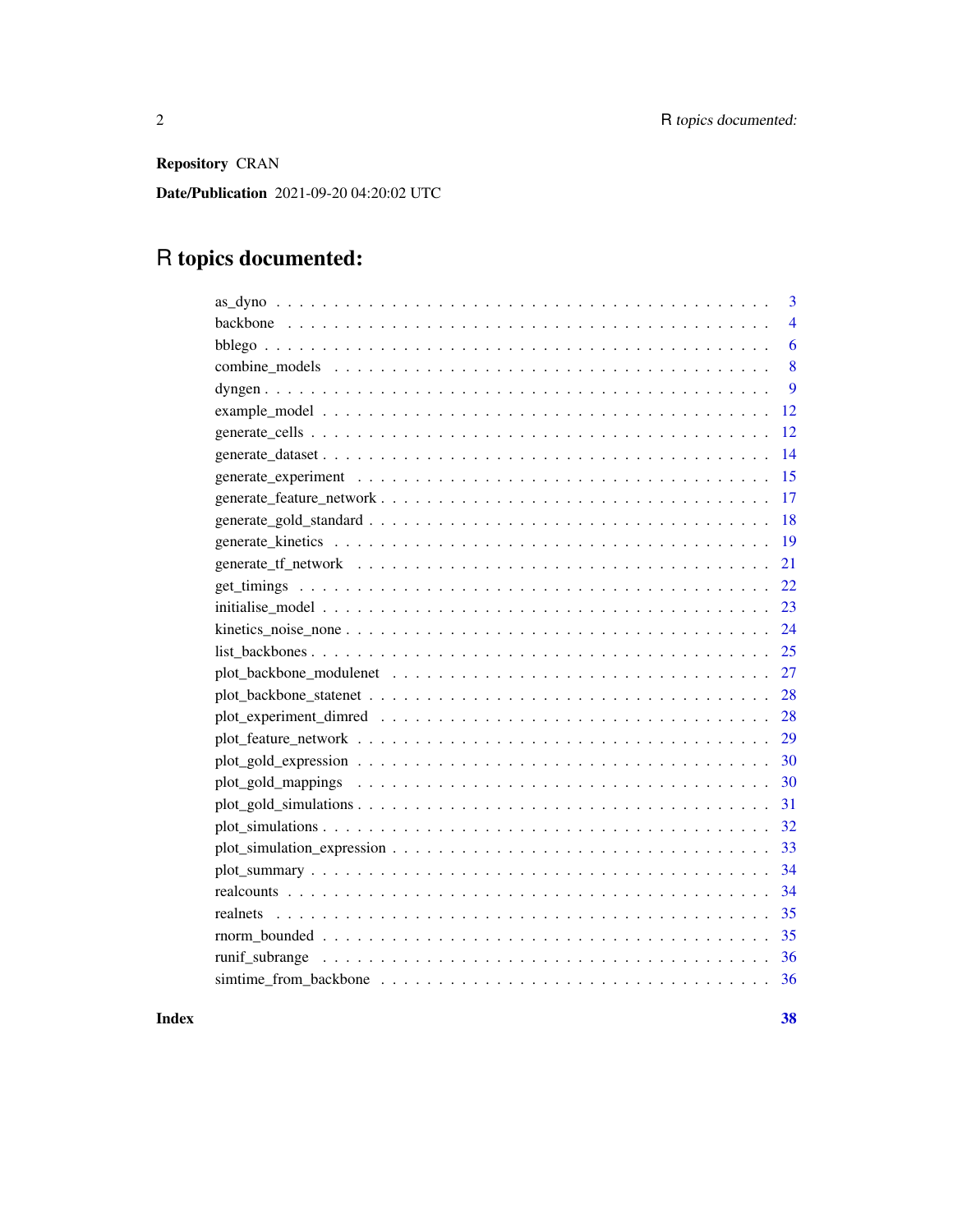<span id="page-2-2"></span><span id="page-2-1"></span><span id="page-2-0"></span>

For use with other packages compatible with dyno, anndata, SingleCellExperiment, or Seurat.

```
as_dyno(
 model,
  store_dimred = !is.null(model$simulations$dimred),
  store_cellwise_grn = !is.null(model$experiment$cellwise_grn),
  store_rna_velocity = !is.null(model$experiment$rna_velocity)
)
as_anndata(
 model,
  store_dimred = !is.null(model$simulations$dimred),
  store_cellwise_grn = !is.null(model$experiment$cellwise_grn),
  store_rna_velocity = !is.null(model$experiment$rna_velocity)
)
as_sce(
 model,
  store_dimred = !is.null(model$simulations$dimred),
  store_cellwise_grn = !is.null(model$experiment$cellwise_grn),
  store_rna_velocity = !is.null(model$experiment$rna_velocity)
\lambdaas_seurat(
 model,
  store_dimred = !is.null(model$simulations$dimred),
  store_cellwise_grn = !is.null(model$experiment$cellwise_grn),
  store_rna_velocity = !is.null(model$experiment$rna_velocity)
)
as_list(
 model,
  store_dimred = !is.null(model$simulations$dimred),
  store_cellwise_grn = !is.null(model$experiment$cellwise_grn),
  store_rna_velocity = !is.null(model$experiment$rna_velocity)
)
wrap_dataset(
  model,
  format = c("list", "dyno", "sce", "seurat", "anndata", "none"),
```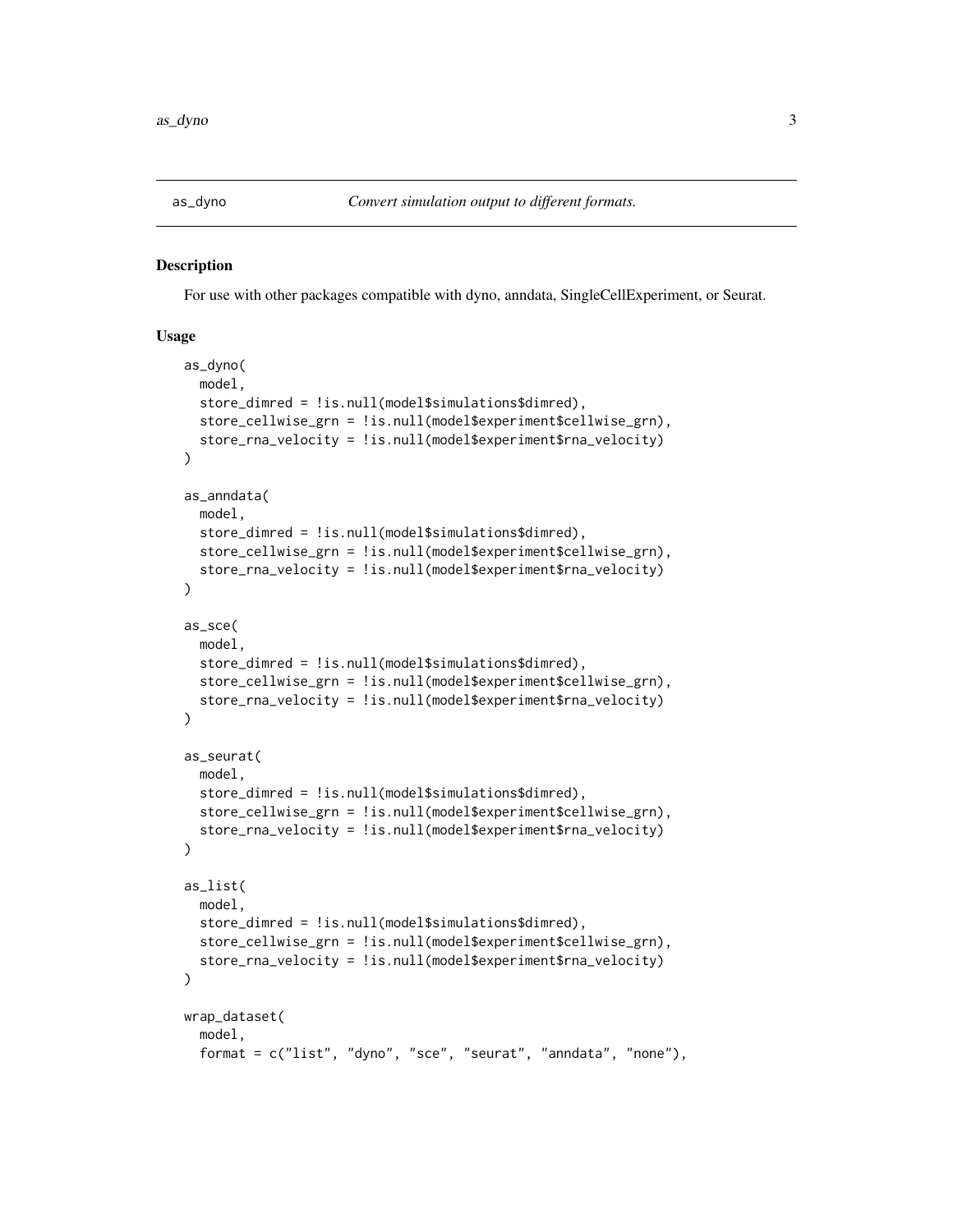```
store_dimred = !is.null(model$simulations$dimred),
 store_cellwise_grn = !is.null(model$experiment$cellwise_grn),
 store_rna_velocity = !is.null(model$experiment$rna_velocity)
)
```
#### Arguments

| model              | A dyngen output model for which the experiment has been emulated with generate_experiment().                                                                                                     |  |
|--------------------|--------------------------------------------------------------------------------------------------------------------------------------------------------------------------------------------------|--|
| store_dimred       | Whether or not to store the dimensionality reduction constructed on the true<br>counts.                                                                                                          |  |
| store_cellwise_grn |                                                                                                                                                                                                  |  |
|                    | Whether or not to also store cellwise GRN information.                                                                                                                                           |  |
| store_rna_velocity |                                                                                                                                                                                                  |  |
|                    | WHether or not to store the log propensity ratios.                                                                                                                                               |  |
| format             | Which output format to use, must be one of 'dyno' (requires dynwrap), 'sce' (re-<br>quires SingleCellExperiment), 'seurat' (requires Seurat), 'anndata' (requires<br>anndata), 'list' or 'none'. |  |
|                    |                                                                                                                                                                                                  |  |

## Value

A dataset object.

#### Examples

data("example\_model") dataset <- wrap\_dataset(example\_model)

<span id="page-3-1"></span>backbone *Backbone of the simulation model*

#### Description

A module is a group of genes which, to some extent, shows the same expression behaviour. Several modules are connected together such that one or more genes from one module will regulate the expression of another module. By creating chains of modules, a dynamic behaviour in gene regulation can be created.

```
backbone(module_info, module_network, expression_patterns)
```
<span id="page-3-0"></span>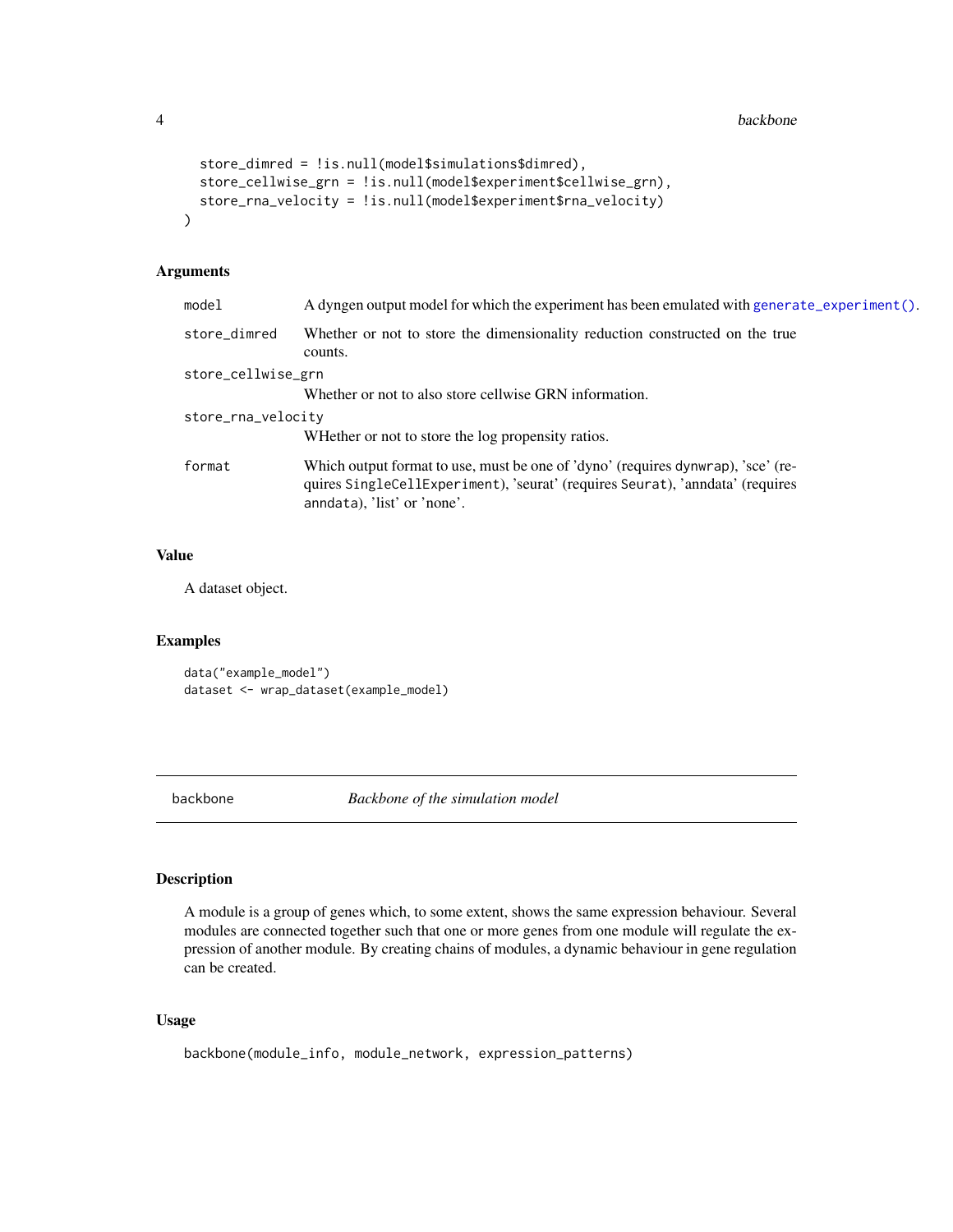#### <span id="page-4-0"></span>backbone 5

#### Arguments

module\_info A tibble containing meta information on the modules themselves. • module id (character): the name of the module • basal (numeric): basal expression level of genes in this module, must be between [0, 1] • burn (logical): whether or not outgoing edges of this module will be active during the burn in phase • independence (numeric): the independence factor between regulators of this module, must be between [0, 1] module\_network A tibble describing which modules regulate which other modules. • from (character): the regulating module • to (character): the target module • effect (integer): 1L if the regulating module upregulates the target module, -1L if it downregulates • strength (numeric): the strength of the interaction • hill (numeric): hill coefficient, larger than 1 for positive cooperativity, between 0 and 1 for negative cooperativity expression\_patterns A tibble describing the expected expression pattern changes when a cell is simulated by dyngen. Each row represents one transition between two cell states. • from (character): name of a cell state • to (character): name of a cell state • module progression (character): differences in module expression between the two states. Example: " $+4$ ,  $-1$ | $+9$ | $-4$ " means the expression of module 4 will go up at the same time as module 1 goes down; afterwards module 9 expression will go up, and afterwards module 4 expression will go down again. • start (logical): Whether or not this from cell state is the start of the trajectory • burn (logical): Whether these cell states are part of the burn in phase. Cells will not get sampled from these cell states. • time (numeric): The duration of an transition. Value

A dyngen backbone.

## See Also

[dyngen](#page-8-1) on how to run a dyngen simulation

```
library(tibble)
backbone <- backbone(
 module_info = tribble(
   ~module_id, ~basal, ~burn, ~independence,
```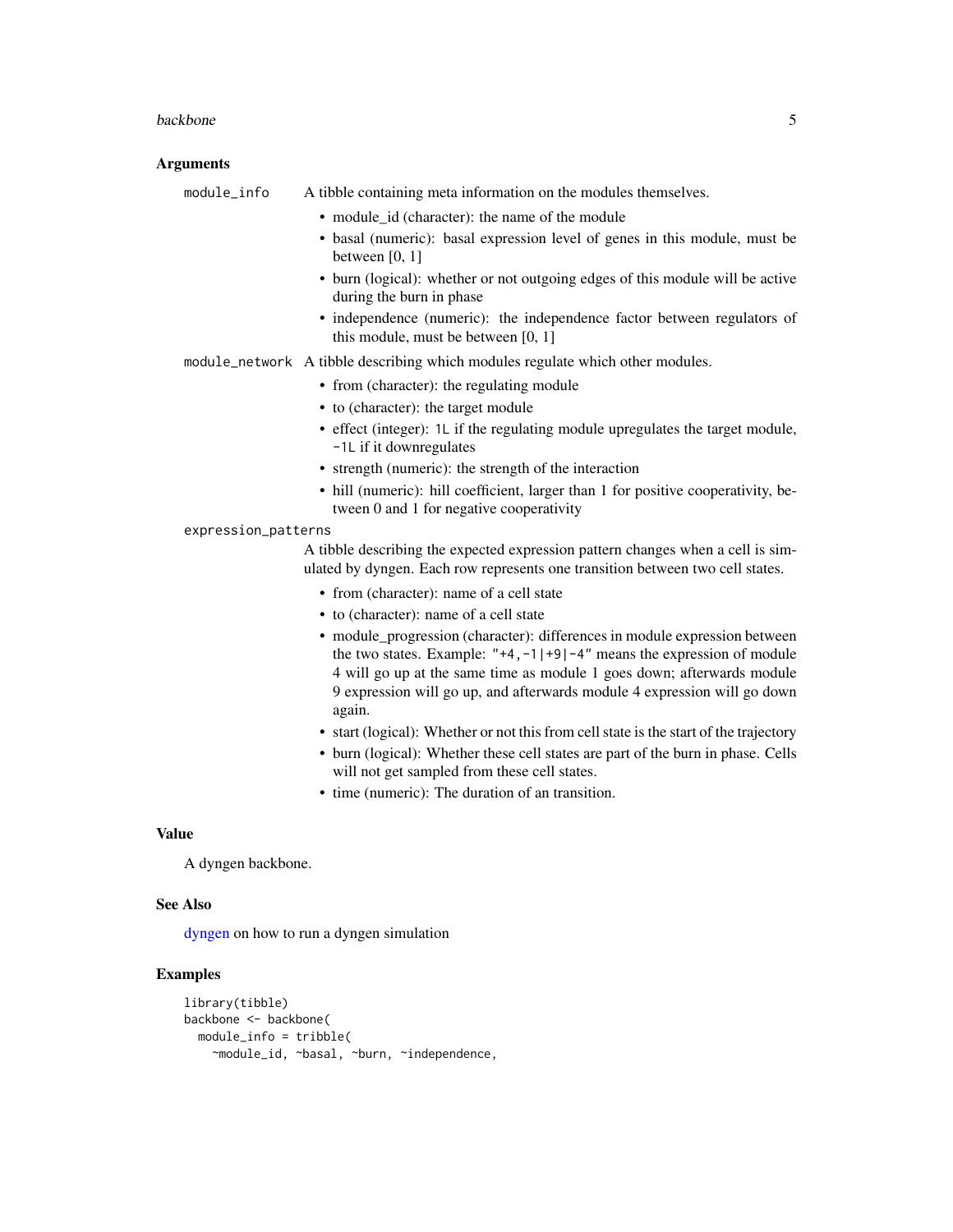```
"M1", 1, TRUE, 1,
   "M2", 0, FALSE, 1,<br>"M3", 0, FALSE, 1
             0, FALSE, 1
 ),
 module_network = tribble(
   ~from, ~to, ~effect, ~strength, ~hill,
   "M1", "M2", 1L, 1, 2,
   "M2", "M3", 1L, 1, 2
 ),
 expression_patterns = tribble(
   ~from, ~to, ~module_progression, ~start, ~burn, ~time,
   "s0", "s1", "+M1", TRUE, TRUE, 30,
   "s1", "s2", "+M2,+M3", FALSE, FALSE, 80
 )
\mathcal{L}
```
<span id="page-5-1"></span>bblego *Design your own custom backbone easily*

## <span id="page-5-2"></span>Description

You can use the bblego functions in order to create custom backbones using various components. Please note that the bblego functions currently only allow you to create tree-like backbones.

```
bblego(..., .list = NULL)bblego_linear(
  from,
  to,
  type = sample(c("simple", "doublerep1", "doublerep2"), 1),
  num_modelles = sample(4:6, 1),burn = FALSE
)
bblego_branching(
  from,
  to,
  type = "simple",
  num\_steps = 3,
  num_modules = 2 + length(to) * (3 + num\_steps),
  burn = FALSE
)
bblego_start(
  to,
  type = sample(c("simple", "doublerep1", "doublerep2"), 1),
```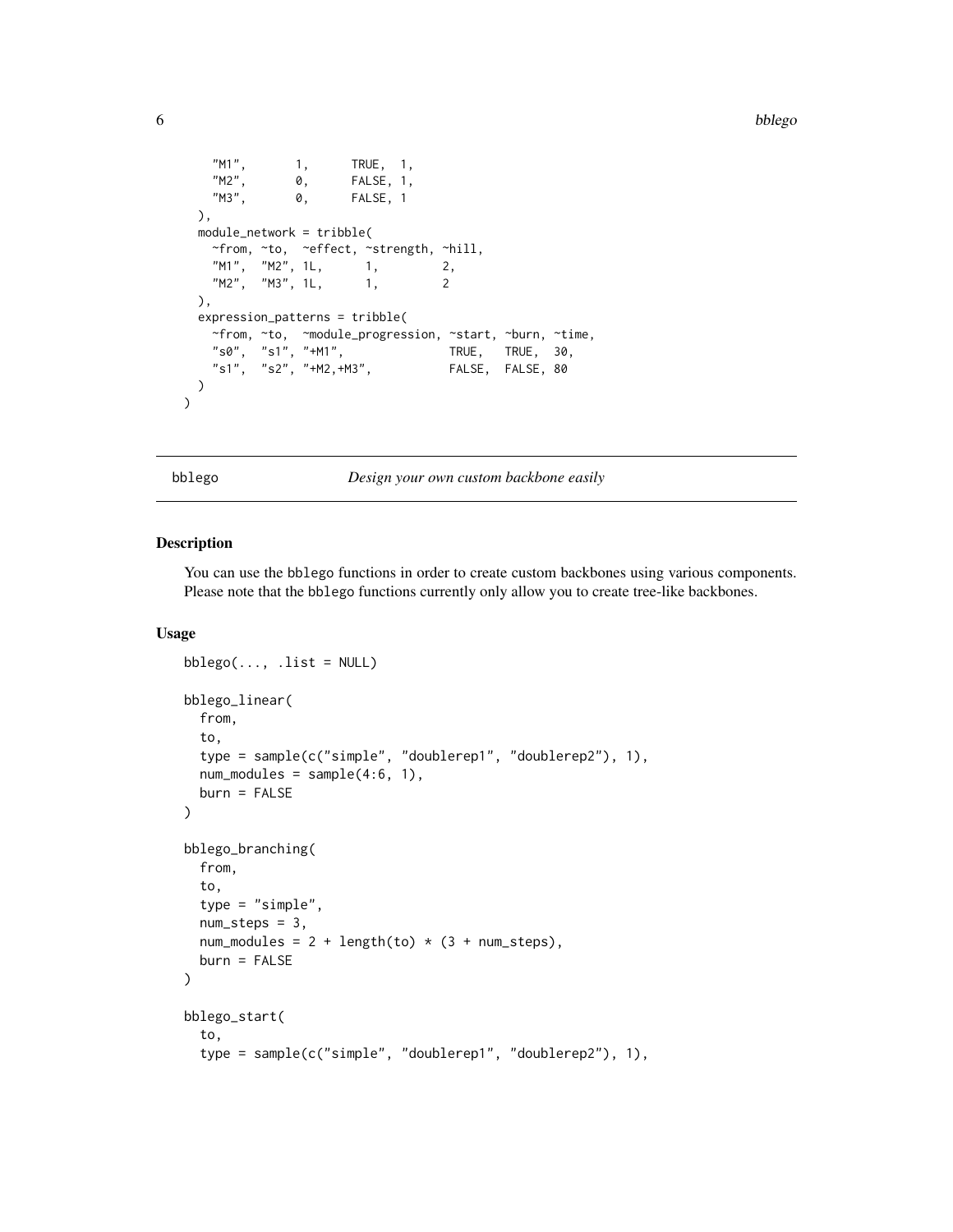#### bblego 7

```
num_modules = sample(4:6, 1)\mathcal{L}bblego_end(
  from,
  type = sample(c("simple", "doublerep1", "doublerep2"), 1),
  num_modules = sample(4:6, 1)
\mathcal{L}
```
## Arguments

| $\ldots$ , list | bblego components, either as separate args or as a list.                                                                                                                                  |  |
|-----------------|-------------------------------------------------------------------------------------------------------------------------------------------------------------------------------------------|--|
| from            | The begin state of this component.                                                                                                                                                        |  |
| to              | The end state of this component.                                                                                                                                                          |  |
| type            | Some components have alternative module regulatory networks.                                                                                                                              |  |
|                 | bblego_start(), bblego_linear(), bblego_end():                                                                                                                                            |  |
|                 | • "simple": a sequence of modules in which every module upregulates the<br>next module.                                                                                                   |  |
|                 | • "doublerep1": a sequence of modules in which every module downregu-<br>lates the next module, and each module has positive basal expression.                                            |  |
|                 | • "doublerep2": a sequence of modules in which every module upregulates<br>the next module, but downregulates the one after that.                                                         |  |
|                 | • "flipflop": a sequence of modules in which every module upregulates<br>the next module. In addition, the last module upregulates itself and strongly<br>downregulates the first module. |  |
|                 | bblego_branching():                                                                                                                                                                       |  |
|                 | • "simple": a set of n modules (with $n = length(to)$ ) which all downreg-<br>ulate one another and upregulate themselves. This causes a branching to<br>occur in the trajectory.         |  |
| num_modules     | The number of modules this component is allowed to use. Various components<br>might require a minimum number of components in order to work properly.                                     |  |
| burn            | Whether or not these components are part of the warm-up simulation.                                                                                                                       |  |
| num_steps       | The number of branching steps to reduce the odds of double positive cells oc-<br>curring.                                                                                                 |  |

#### Details

A backbone always needs to start with a single bblego\_start() state and needs to end with one or more bblego\_end() states. The order of the mentioned states needs to be such that a state is never specified in the first argument (except for bblego\_start()) before having been specified as the second argument.

## Value

A dyngen backbone.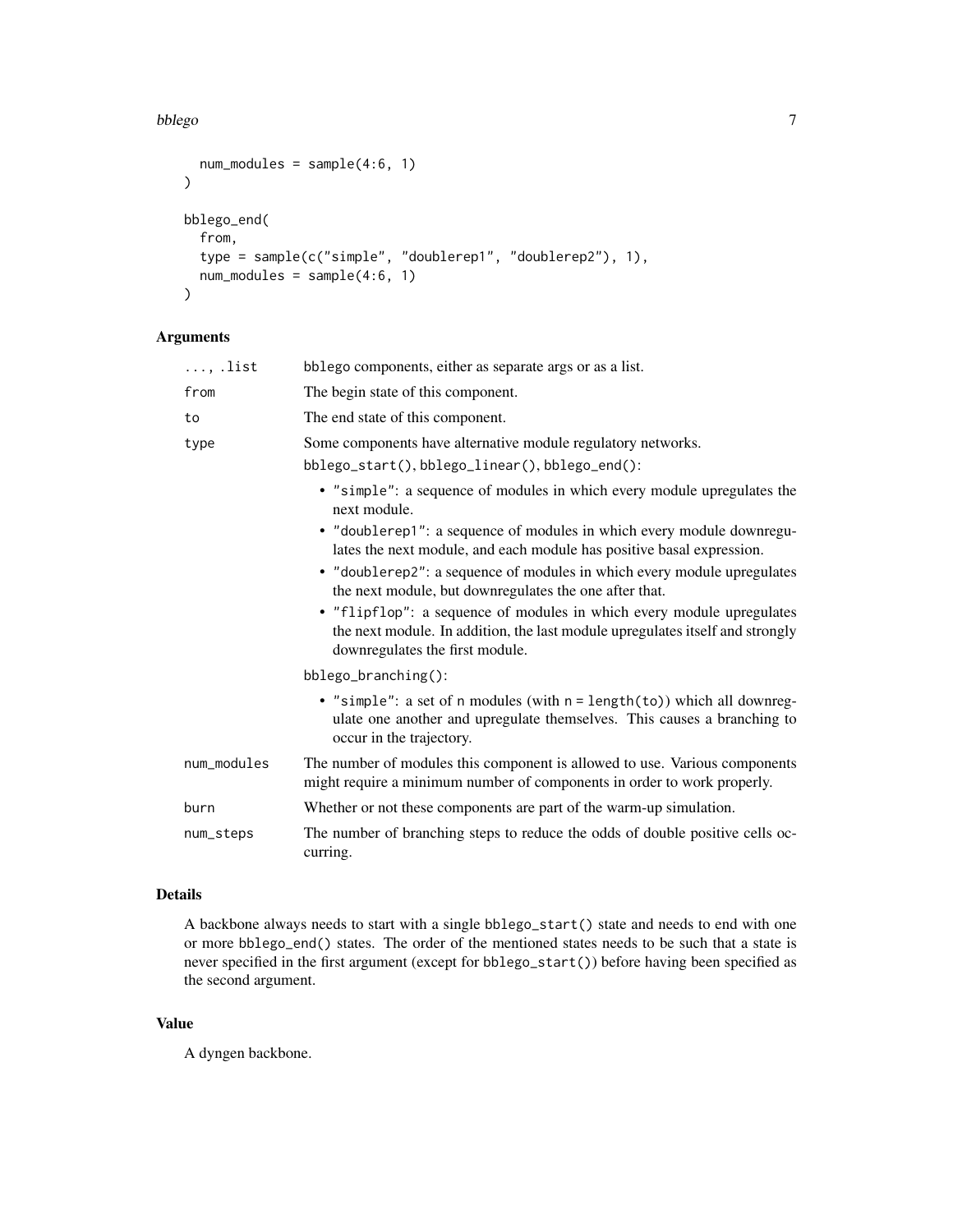#### Examples

```
backbone <- bblego(
 bblego_start("A", type = "simple", num_modules = 2),
 bblego_linear("A", "B", type = "simple", num_modules = 3),
 bblego_branching("B", c("C", "D"), type = "simple", num_steps = 3),
 bblego_end("C", type = "flipflop", num_modules = 4),
 bblego_end("D", type = "doublerep1", num_modules = 7)
\lambda
```
<span id="page-7-1"></span>combine\_models *Combine multiple dyngen models*

#### Description

Assume the given models have the exact same feature ids and ran up until the generate\_cells() step. In addition, the user is expected to run generate\_experiment() on the combined models.

#### Usage

combine\_models(models, duplicate\_gold\_standard = TRUE)

#### Arguments

models A named list of models. The names of the list will be used to prefix the different cellular states in the combined model. duplicate\_gold\_standard Whether or not the gold standards of the models are different and should be duplicated and prefixed.

## Details

See the [vignette on simulating batch effects](https://dyngen.dynverse.org/articles/advanced_topics/simulating_knockouts.html) on how to use this function.

```
data("example_model")
model_ab <- combine_models(list("left" = example_model, "right" = example_model))
# show a dimensionality reduction
plot_simulations(model_ab)
plot_gold_mappings(model_ab, do_facet = FALSE)
```
<span id="page-7-0"></span>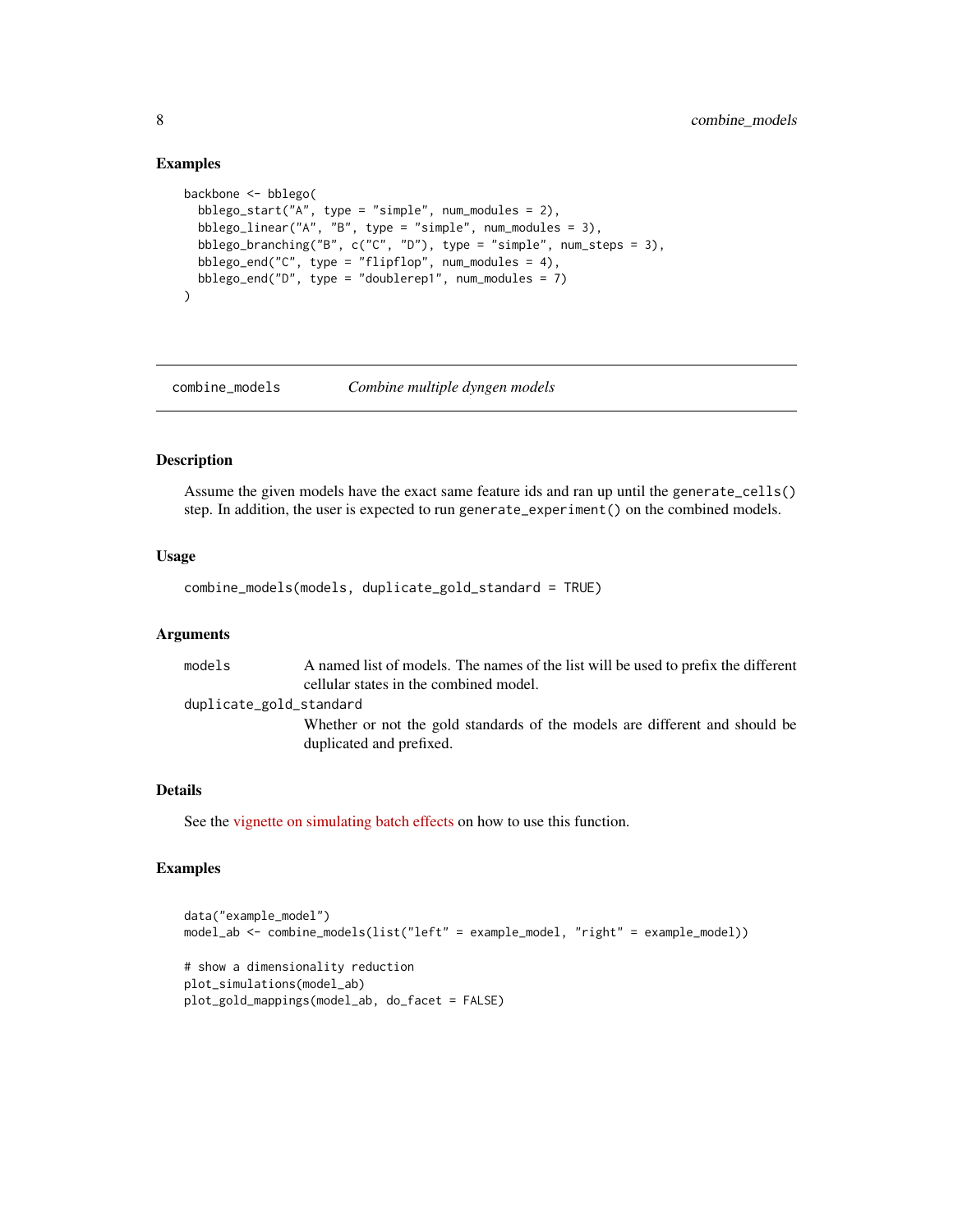<span id="page-8-1"></span><span id="page-8-0"></span>

A toolkit for generating synthetic single cell data.

#### Step 1, initialise dyngen model

- [initialise\\_model\(\)](#page-22-1): Define and store settings for all following steps. See each of the sections below for more information.
- Use a predefined backbone:
	- [list\\_backbones\(\)](#page-24-1)
	- [backbone\\_bifurcating\(\)](#page-24-2)
	- [backbone\\_bifurcating\\_converging\(\)](#page-24-2)
	- [backbone\\_bifurcating\\_cycle\(\)](#page-24-2)
	- [backbone\\_bifurcating\\_loop\(\)](#page-24-2)
	- [backbone\\_branching\(\)](#page-24-2)
	- [backbone\\_binary\\_tree\(\)](#page-24-2)
	- [backbone\\_consecutive\\_bifurcating\(\)](#page-24-2)
	- [backbone\\_trifurcating\(\)](#page-24-2)
	- [backbone\\_converging\(\)](#page-24-2)
	- [backbone\\_cycle\(\)](#page-24-2)
	- [backbone\\_cycle\\_simple\(\)](#page-24-2)
	- [backbone\\_linear\(\)](#page-24-2)
	- [backbone\\_linear\\_simple\(\)](#page-24-2)
	- [backbone\\_disconnected\(\)](#page-24-2)
- Create a custom backbone:
	- [backbone\(\)](#page-3-1)
	- [bblego\(\)](#page-5-1)
	- [bblego\\_linear\(\)](#page-5-2)
	- [bblego\\_branching\(\)](#page-5-2)
	- [bblego\\_start\(\)](#page-5-2)
	- [bblego\\_end\(\)](#page-5-2)
- Visualise the backbone:
	- [plot\\_backbone\\_modulenet\(\)](#page-26-1)
	- [plot\\_backbone\\_statenet\(\)](#page-27-1)

#### Step 2, generate TF network

- [generate\\_tf\\_network\(\)](#page-20-1): Generate a transcription factor network from the backbone
- [tf\\_network\\_default\(\)](#page-20-2): Parameters for configuring this step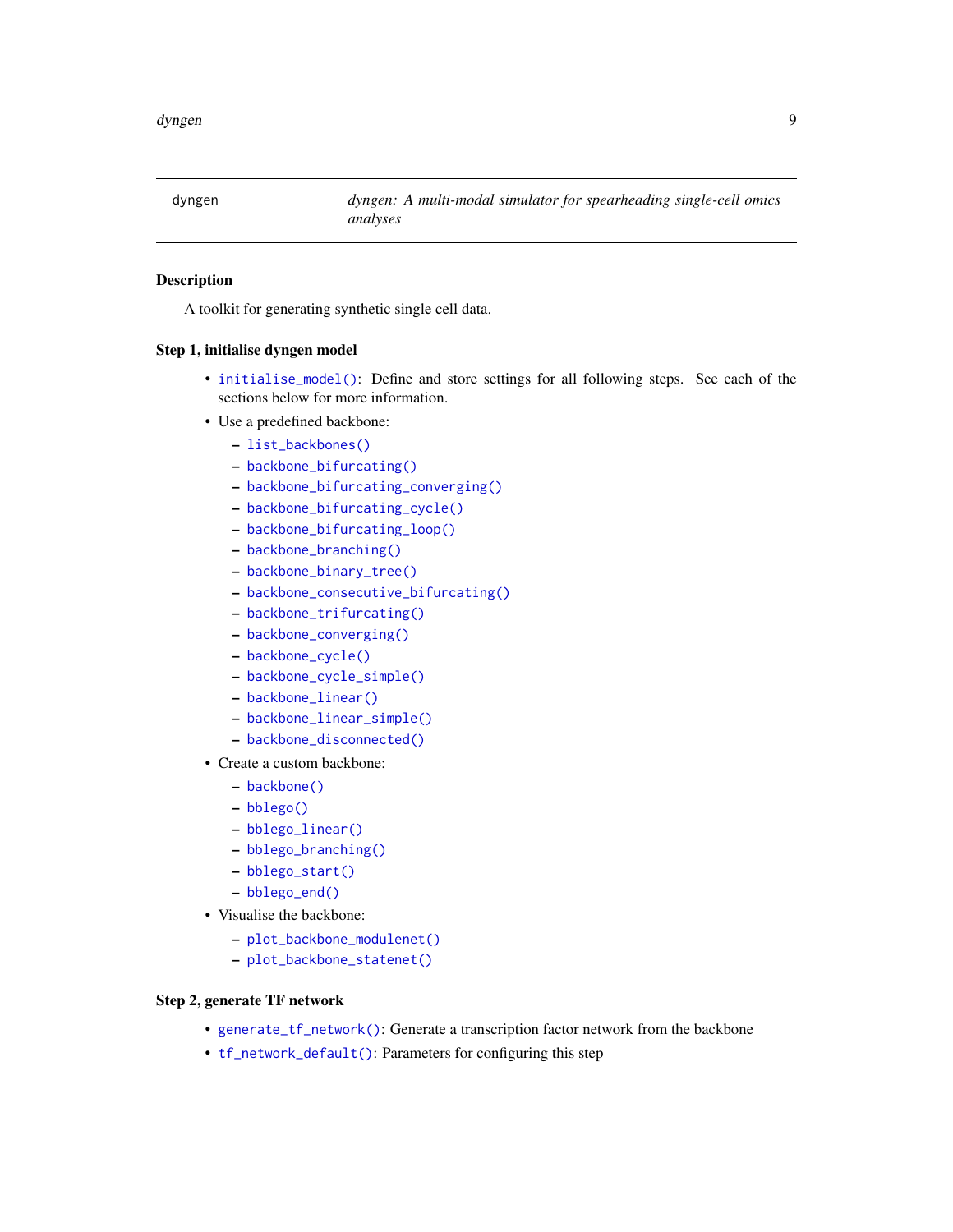#### <span id="page-9-0"></span>10 dyngen and the state of the state of the state of the state of the state of the state of the state of the state of the state of the state of the state of the state of the state of the state of the state of the state of

#### Step 3, add more genes to the gene network

- [generate\\_feature\\_network\(\)](#page-16-1): Generate a target network
- [feature\\_network\\_default\(\)](#page-16-2): Parameters for configuring this step
- [plot\\_feature\\_network\(\)](#page-28-1): Visualise the gene network

## Step 4, generate gene kinetics

- [generate\\_kinetics\(\)](#page-18-1): Generate the gene kinetics
- [kinetics\\_default\(\)](#page-18-2), [kinetics\\_random\\_distributions\(\)](#page-18-2): Parameters for configuring this step

#### Step 5, simulate the gold standard

- [generate\\_gold\\_standard\(\)](#page-17-1): Simulate the gold standard backbone, used for mapping to cell states afterwards
- [gold\\_standard\\_default\(\)](#page-17-2): Parameters for configuring this step
- [plot\\_gold\\_mappings\(\)](#page-29-1): Visualise the mapping of the simulations to the gold standard
- [plot\\_gold\\_simulations\(\)](#page-30-1): Visualise the gold standard simulations using the dimred
- [plot\\_gold\\_expression\(\)](#page-29-2): Visualise the expression of the gold standard over simulation time

#### Step 6, simulate the cells

- [generate\\_cells\(\)](#page-11-1): Simulate the cells based on its GRN
- [simulation\\_default\(\)](#page-11-2): Parameters for configuring this step
- [simulation\\_type\\_wild\\_type\(\)](#page-11-2), [simulation\\_type\\_knockdown\(\)](#page-11-2): Used for configuring the type of simulation
- [kinetics\\_noise\\_none\(\)](#page-23-1), [kinetics\\_noise\\_simple\(\)](#page-23-2): Different kinetics randomisers to apply to each simulation
- [plot\\_simulations\(\)](#page-31-1): Visualise the simulations using the dimred
- [plot\\_simulation\\_expression\(\)](#page-32-1): Visualise the expression of the simulations over simulation time

#### Step 7, simulate cell and transcripting sampling

- [generate\\_experiment\(\)](#page-14-1): Sample cells and transcripts from experiment
- [list\\_experiment\\_samplers\(\)](#page-14-2), [experiment\\_snapshot\(\)](#page-14-2), [experiment\\_synchronised\(\)](#page-14-2): Parameters for configuring this step
- [simtime\\_from\\_backbone\(\)](#page-35-1): Determine the simulation time from the backbone
- [plot\\_experiment\\_dimred\(\)](#page-27-2): Plot a dimensionality reduction of the final dataset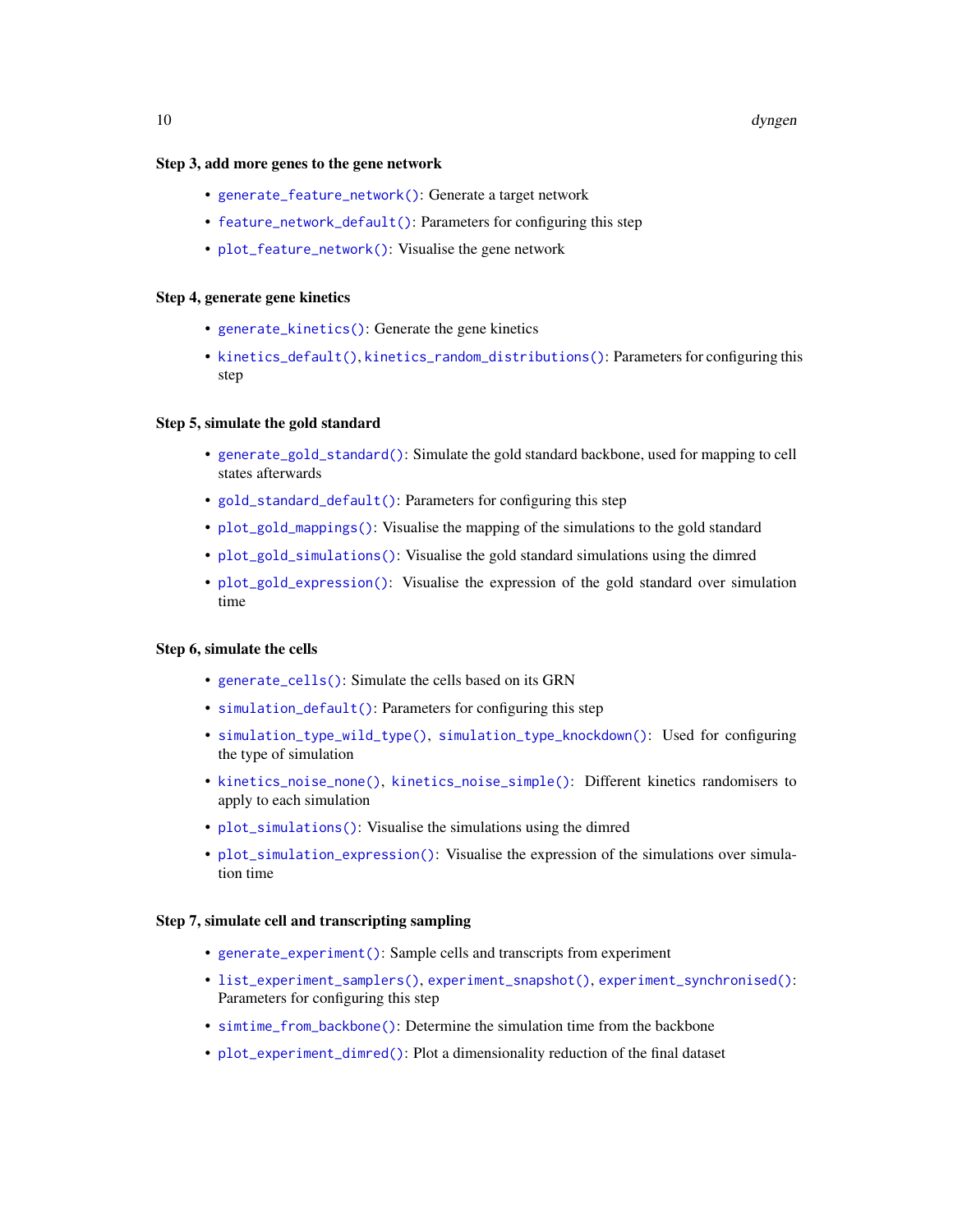#### <span id="page-10-0"></span>dyngen 11

#### Step 8, convert to dataset

- [as\\_dyno\(\)](#page-2-1), [wrap\\_dataset\(\)](#page-2-2): Convert a dyngen model to a dyno dataset
- [as\\_anndata\(\)](#page-2-2): Convert a dyngen model to an anndata dataset
- [as\\_sce\(\)](#page-2-2): Convert a dyngen model to a SingleCellExperiment dataset
- [as\\_seurat\(\)](#page-2-2): Convert a dyngen model to a Seurat dataset

## One-shot function

- [generate\\_dataset\(\)](#page-13-1): Run through steps 2 to 8 with a single function
- [plot\\_summary\(\)](#page-33-1): Plot a summary of all dyngen simulation steps

## Data objects

- [example\\_model:](#page-11-3) A (very) small toy dyngen model, used for documentation and testing purposes
- [realcounts:](#page-33-2) A set of real single-cell expression datasets, to be used as reference datasets
- [realnets:](#page-34-1) A set of real gene regulatory networks, to be sampled in step 3

#### Varia functions

- [dyngen:](#page-8-1) This help page
- [get\\_timings\(\)](#page-21-1): Extract execution timings for each of the dyngen steps
- [combine\\_models\(\)](#page-7-1): Combine multiple dyngen models
- [rnorm\\_bounded\(\)](#page-34-2): A bounded version of [rnorm\(\)](#page-0-0)
- [runif\\_subrange\(\)](#page-35-2): A subrange version of [runif\(\)](#page-0-0)

```
model <- initialise_model(
 backbone = backbone_bifurcating()
\mathcal{L}model <- model %>%
 generate_tf_network() %>%
 generate_feature_network() %>%
 generate_kinetics() %>%
 generate_gold_standard() %>%
 generate_cells() %>%
 generate_experiment()
dataset <- wrap_dataset(model, format = "dyno")
# format can also be set to "sce", "seurat", "anndata" or "list"
# library(dynplot)
# plot_dimred(dataset)
```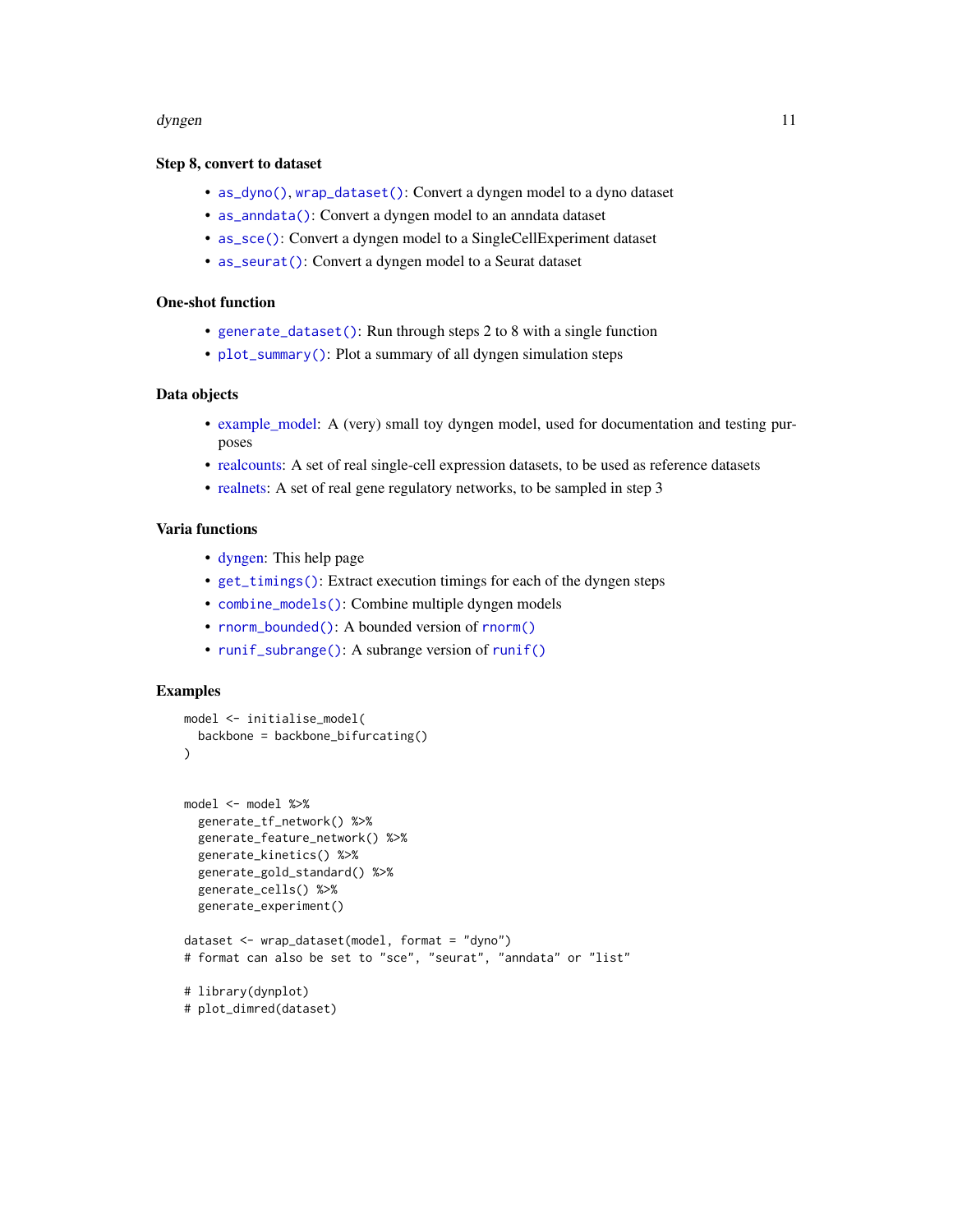<span id="page-11-3"></span><span id="page-11-0"></span>

Used for showcasing examples of functions.

#### Usage

example\_model

#### Format

An object of class list (inherits from dyngen::init) of length 19.

<span id="page-11-1"></span>generate\_cells *Simulate the cells*

#### <span id="page-11-2"></span>Description

[generate\\_cells\(\)](#page-11-1) runs simulations in order to determine the gold standard of the simulations. [simulation\\_default\(\)](#page-11-2) is used to configure parameters pertaining this process.

```
generate_cells(model)
simulation_default(
 burn_time = NULL,
  total_time = NULL,
  ssa\_algorithm = ssa\_etl(tau = 30/3600),
  census_interval = 4,
 experiment_params = bind_rows(simulation_type_wild_type(num_simulations = 32),
    simulation_type_knockdown(num_simulations = 0)),
  store_reaction_firings = FALSE,
  store_reaction_propensities = FALSE,
  compute_cellwise_grn = FALSE,
  compute_dimred = TRUE,
  compute_rna_velocity = FALSE,
  kinetics_noise_function = kinetics_noise_simple(mean = 1, sd = 0.005)
)
simulation_type_wild_type(
  num_simulations,
  seed = sample.int(10 * num_simulations, num_simulations)
```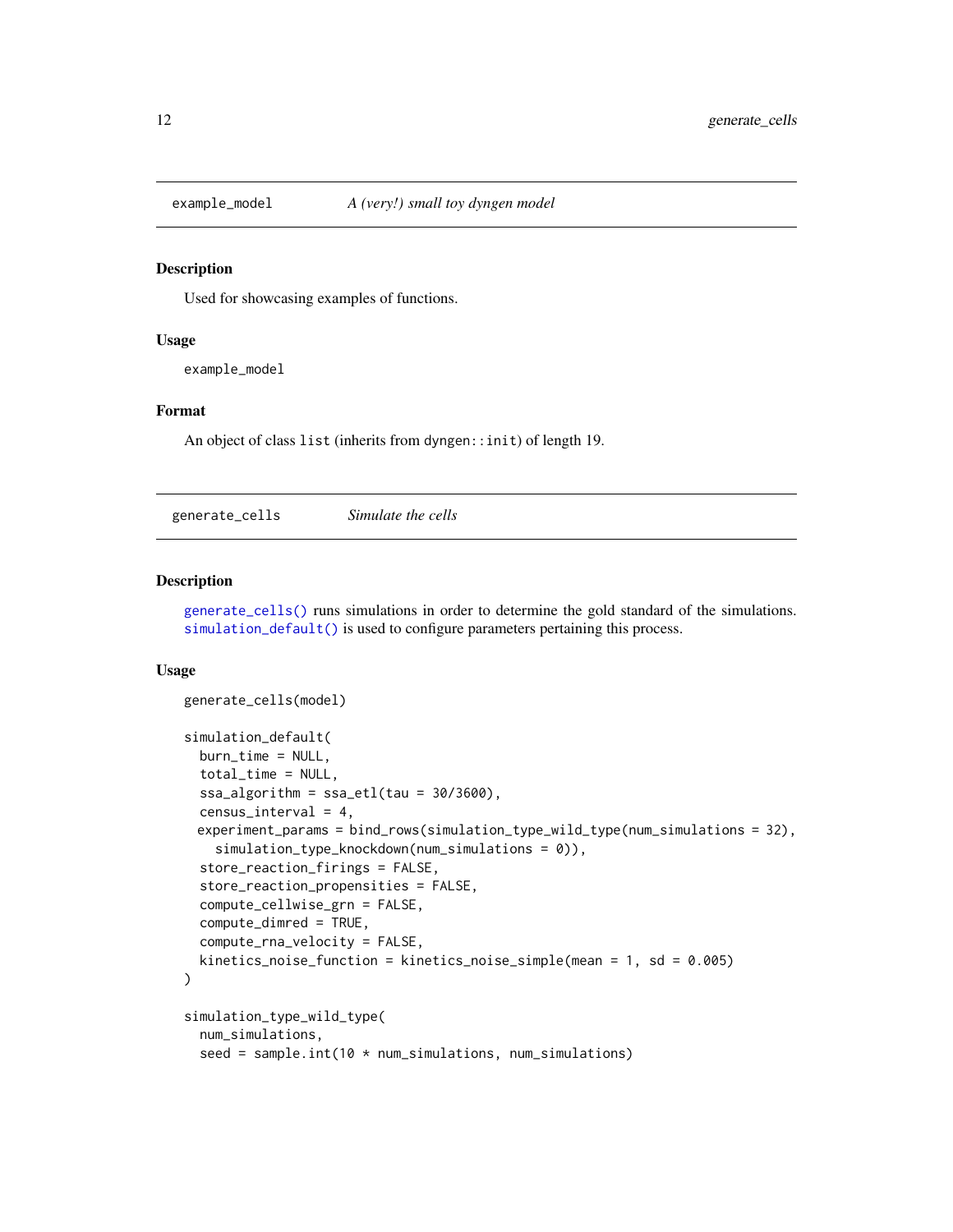<span id="page-12-0"></span> $\mathcal{L}$ 

```
simulation_type_knockdown(
 num_simulations,
  timepoint = runif(num_simulations),
  genes = "*",
 num_genes = sample(1:5, num_simulations, replace = TRUE, prob = 0.25^(1:5)),
 multiplier = runif(num\_simulations, 0, 1),
 seed = sample.int(10 * num_simulations, num_simulations)
\mathcal{L}
```
## Arguments

| model                       | A dyngen intermediary model for which the gold standard been generated with<br>generate_gold_standard().                                                         |
|-----------------------------|------------------------------------------------------------------------------------------------------------------------------------------------------------------|
| burn_time                   | The burn in time of the system, used to determine an initial state vector. If NULL,<br>the burn time will be inferred from the backbone.                         |
| total_time                  | The total simulation time of the system. If NULL, the simulation time will be<br>inferred from the backbone.                                                     |
| ssa_algorithm               | Which SSA algorithm to use for simulating the cells with GillespieSSA2:: ssa()                                                                                   |
| census_interval             |                                                                                                                                                                  |
|                             | A granularity parameter for the outputted simulation.                                                                                                            |
| experiment_params           |                                                                                                                                                                  |
|                             | A tibble generated by rbinding multiple calls of simulation_type_wild_type()<br>and simulation_type_knockdown().                                                 |
| store_reaction_firings      |                                                                                                                                                                  |
|                             | Whether or not to store the number of reaction firings.                                                                                                          |
| store_reaction_propensities |                                                                                                                                                                  |
|                             | Whether or not to store the propensity values of the reactions.                                                                                                  |
| compute_cellwise_grn        |                                                                                                                                                                  |
|                             | Whether or not to compute the cellwise GRN activation values.                                                                                                    |
|                             | compute_dimred Whether to perform a dimensionality reduction after simulation.                                                                                   |
| compute_rna_velocity        |                                                                                                                                                                  |
|                             | Whether or not to compute the propensity ratios after simulation.                                                                                                |
| kinetics_noise_function     |                                                                                                                                                                  |
|                             | A function that will generate noise to the kinetics of each simulation. It takes the<br>feature_info and feature_network as input parameters, modifies them, and |
| num_simulations             | returns them as a list. See kinetics_noise_none() and kinetics_noise_simple().                                                                                   |
|                             | The number of simulations to run.                                                                                                                                |
|                             | A set of seeds for each of the simulations.                                                                                                                      |
| seed                        |                                                                                                                                                                  |
| timepoint                   | The relative time point of the knockdown                                                                                                                         |
| genes                       | Which genes to sample from. "*" for all genes.                                                                                                                   |
| num_genes                   | The number of genes to knockdown.                                                                                                                                |
| multiplier                  | The strength of the knockdown. Use 0 for a full knockout, 0 <x<1 a="" for="" knock-<br="">down, and &gt;1 for an overexpression.</x<1>                           |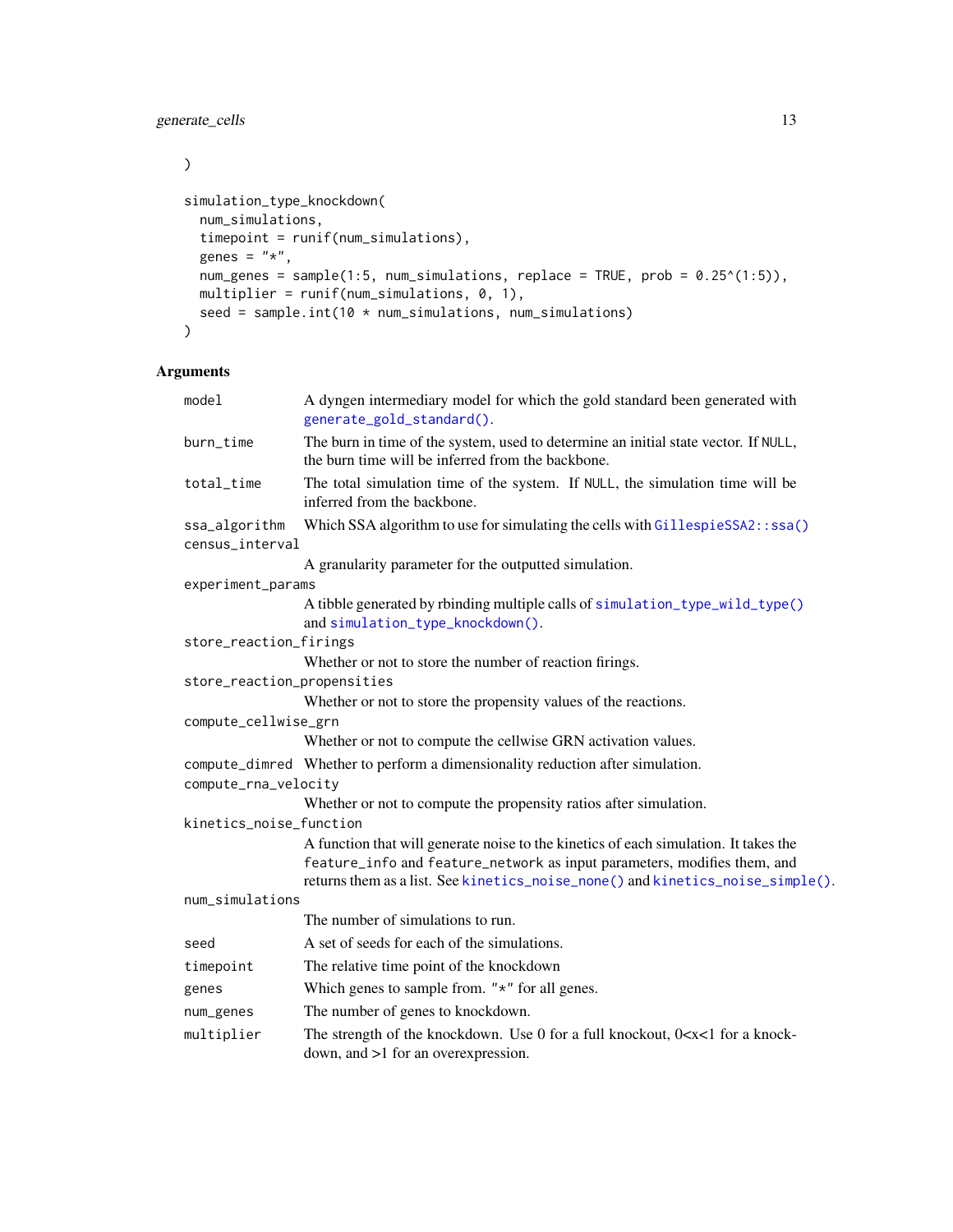## Value

A dyngen model.

#### See Also

[dyngen](#page-8-1) on how to run a complete dyngen simulation

## Examples

```
library(dplyr)
model <-
  initialise_model(
   backbone = backbone_bifurcating(),
    simulation = simulation_default(
      ssa_algorithm = ssa_etl(tau = .1),
      experiment_params = bind_rows(
        simulation_type_wild_type(num_simulations = 4),
        simulation_type_knockdown(num_simulations = 4)
      )
   )
  \lambdadata("example_model")
model <- example_model %>% generate_cells()
plot_simulations(model)
plot_gold_mappings(model)
plot_simulation_expression(model)
```
<span id="page-13-1"></span>generate\_dataset *Generate a dataset*

#### Description

This function contains the complete pipeline for generating a dataset with **dyngen**. In order to have more control over how the dataset is generated, run each of the steps in this function separately.

```
generate_dataset(
  model,
  format = c("list", "dyno", "sce", "seurat", "anndata", "none"),
  output_dir = NULL,
 make_plots = FALSE,
  store_dimred = model$simulation_params$compute_dimred,
  store_cellwise_grn = model$simulation_params$compute_cellwise_grn,
  store_rna_velocity = model$simulation_params$compute_rna_velocity
)
```
<span id="page-13-0"></span>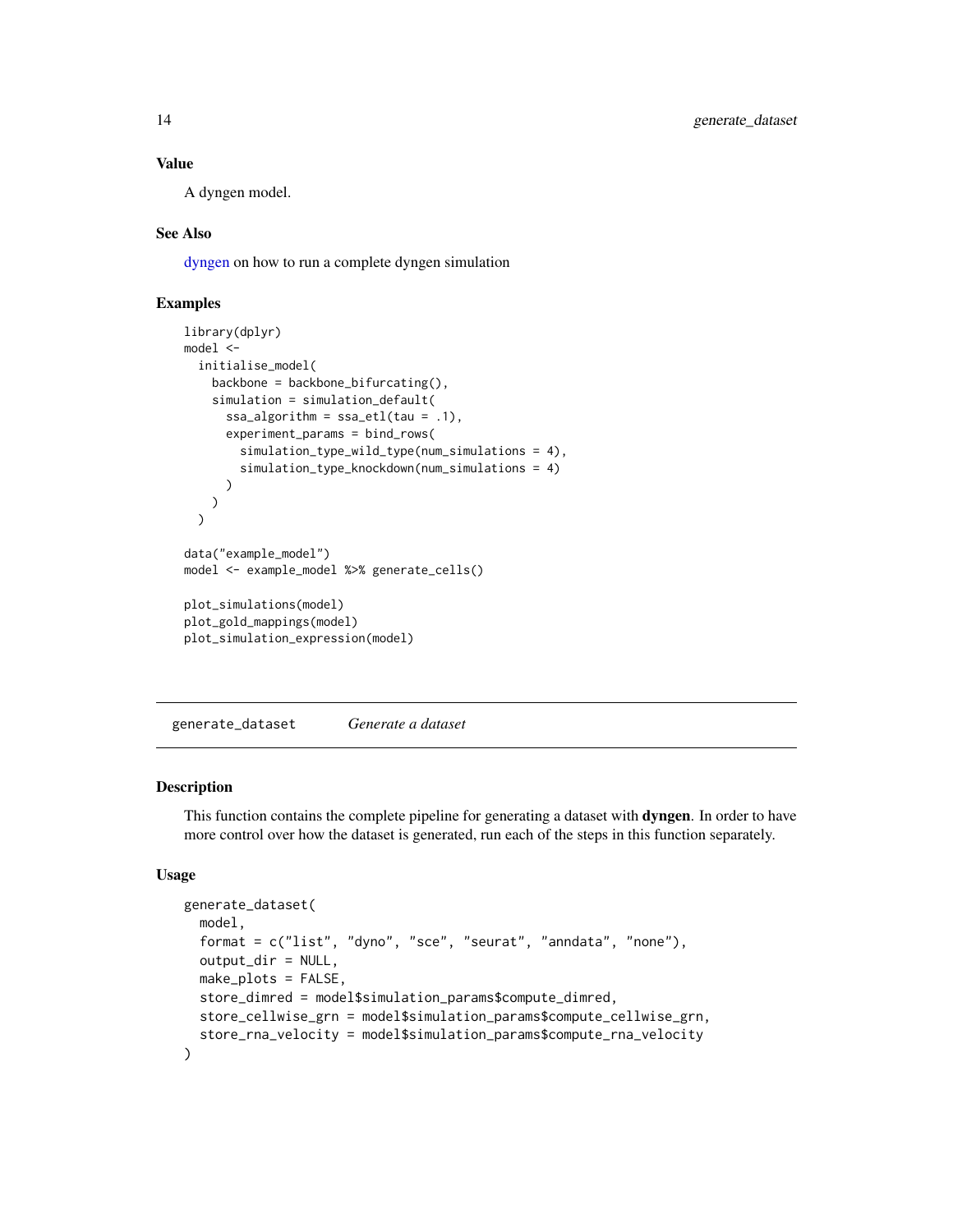#### <span id="page-14-0"></span>Arguments

| model              | A dyngen initial model created with initialise_model().                                                                                                                                          |  |
|--------------------|--------------------------------------------------------------------------------------------------------------------------------------------------------------------------------------------------|--|
| format             | Which output format to use, must be one of 'dyno' (requires dynwrap), 'sce' (re-<br>quires SingleCellExperiment), 'seurat' (requires Seurat), 'anndata' (requires<br>anndata), 'list' or 'none'. |  |
| output_dir         | If not NULL, then the generated model and dynwrap dataset will be written to<br>files in this directory.                                                                                         |  |
| make_plots         | Whether or not to generate an overview of the dataset.                                                                                                                                           |  |
| store dimred       | Whether or not to store the dimensionality reduction constructed on the true<br>counts.                                                                                                          |  |
| store_cellwise_grn |                                                                                                                                                                                                  |  |
|                    | Whether or not to also store cellwise GRN information.                                                                                                                                           |  |
| store_rna_velocity |                                                                                                                                                                                                  |  |
|                    | WHether or not to store the log propensity ratios.                                                                                                                                               |  |

#### Value

A list containing a dyngen model (li\$model) and a dynwrap dataset (li\$dataset).

#### Examples

```
model <-
  initialise_model(
   backbone = backbone_bifurcating()
  )
out <- generate_dataset(model, format = "list")
model <- out$model
dataset <- out$dataset
# can also generate other dataset formats:
# out <- generate_dataset(model, format = "dyno")
# out <- generate_dataset(model, format = "sce")
# out <- generate_dataset(model, format = "seurat")
# out <- generate_dataset(model, format = "anndata")
```
<span id="page-14-1"></span>generate\_experiment *Sample cells from the simulations*

## <span id="page-14-2"></span>Description

[generate\\_experiment\(\)](#page-14-1) samples cells along the different simulations. Two approaches are implemented: sampling from an unsynchronised population of single cells (snapshot) or sampling at multiple time points in a synchronised population (time series).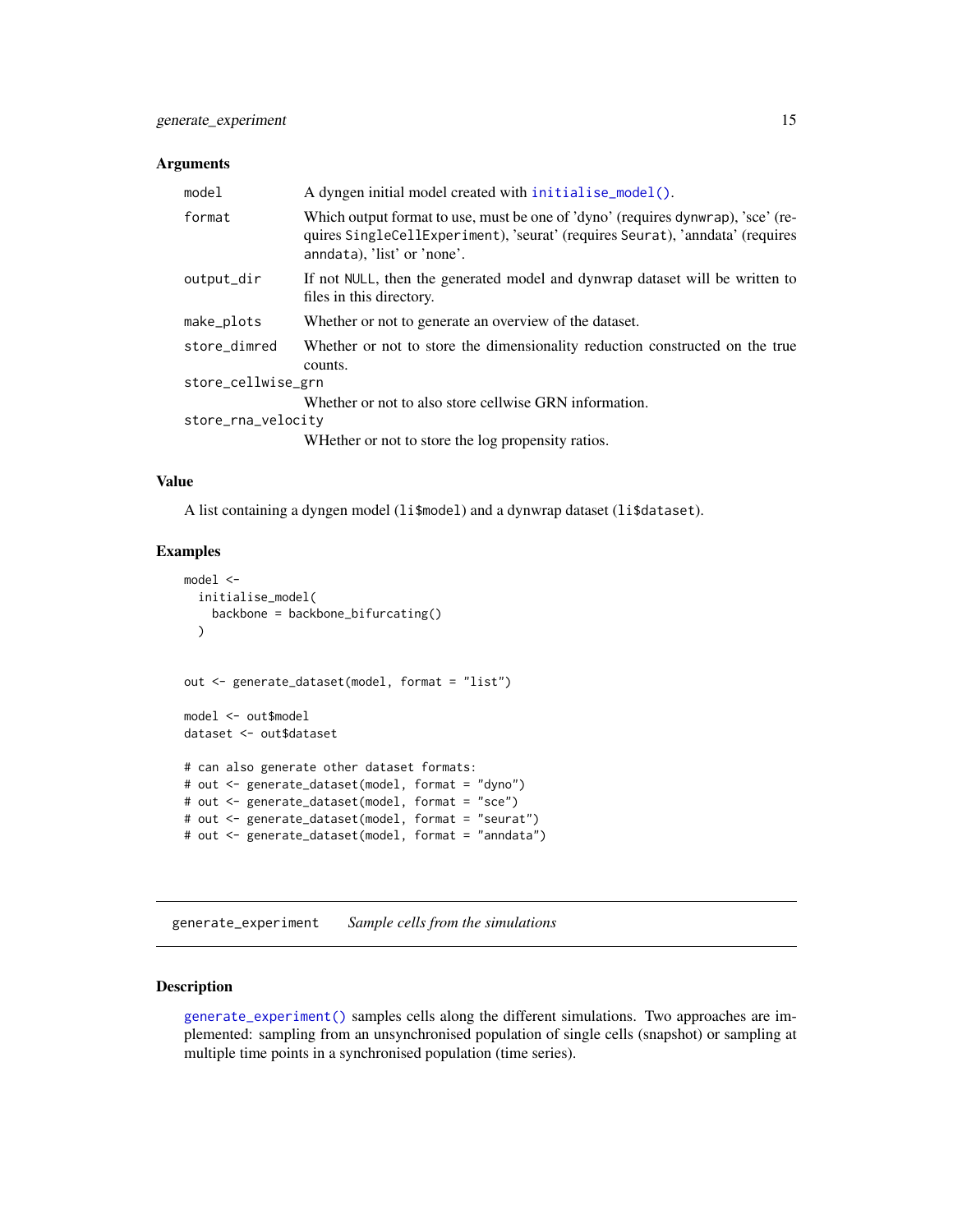## Usage

```
generate_experiment(model)
list_experiment_samplers()
experiment_snapshot(
  realcount = NULL,
 map_reference_cpm = TRUE,
 map_reference_ls = TRUE,
  weight_bw = 0.1\mathcal{L}experiment_synchronised(
  realcount = NULL,
  map_reference_cpm = TRUE,
  map_reference_ls = TRUE,
 num_timepoints = 8,
  pct_between = 0.75\lambda
```
### Arguments

| model             | A dyngen intermediary model for which the simulations have been run with<br>generate_cells().                                        |
|-------------------|--------------------------------------------------------------------------------------------------------------------------------------|
| realcount         | The name of a dataset in real counts. If NULL, a random dataset will be sampled<br>from realcounts.                                  |
| map_reference_cpm |                                                                                                                                      |
|                   | Whether or not to try to match the CPM distribution to that of a reference dataset.                                                  |
| map_reference_ls  |                                                                                                                                      |
|                   | Whether or not to try to match the distribution of the library sizes to that of the<br>reference dataset.                            |
| weight_bw         | [snapshot] A bandwidth parameter for determining the distribution of cells along<br>each edge in order to perform weighted sampling. |
| num_timepoints    | [synchronised] The number of time points used in the experiment.                                                                     |
| pct_between       | [synchronised] The percentage of 'unused' simulation time.                                                                           |

#### Details

[experiment\\_snapshot\(\)](#page-14-2) samples the cells using the length of each edge in the milestone network as weights. See Supplementary Figure 7A from the dyngen paper for an illustration of how these weights are computed.

[experiment\\_synchronised\(\)](#page-14-2) samples the cells along the simulation timeline by binning it into num\_timepoints groups separated by num\_timepoints-1 gaps. See Supplementary Figure 7B from the dyngen paper for an illustration of how the timepoint groups are computed.

## Value

A dyngen model.

<span id="page-15-0"></span>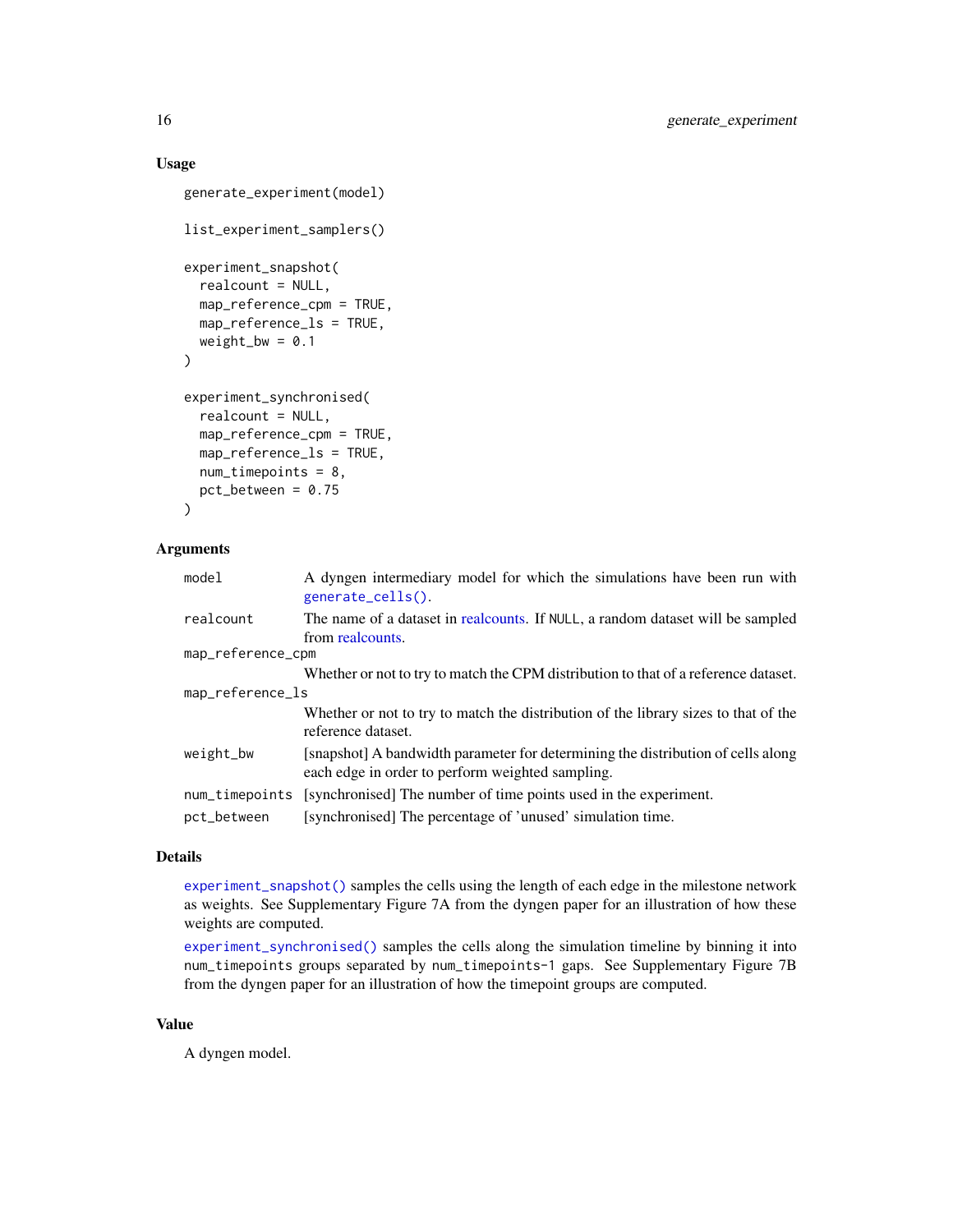<span id="page-16-0"></span>generate\_feature\_network 17

## Examples

```
names(list_experiment_samplers())
model <-
  initialise_model(
   backbone = backbone_bifurcating(),
   experiment = experiment_synchronised()
  \lambda## Not run:
data("example_model")
model <- example_model %>% generate_experiment()
plot_experiment_dimred(model)
## End(Not run)
```
<span id="page-16-1"></span>generate\_feature\_network

*Generate a target network*

## <span id="page-16-2"></span>Description

[generate\\_feature\\_network\(\)](#page-16-1) generates a network of target genes that are regulated by the previously generated TFs, and also a separate network of housekeeping genes (HKs). [feature\\_network\\_default\(\)](#page-16-2) is used to configure parameters pertaining this process.

#### Usage

```
generate_feature_network(model)
```

```
feature_network_default(
  realnet = NULL,
  damping = 0.01,
  target_resampling = Inf,
  max_in_degree = 5
\mathcal{L}
```
## Arguments

| model   | A dyngen intermediary model for which the transcription network has been gen-<br>erated with generate $tf_{\text{network}}()$ .                                                                      |
|---------|------------------------------------------------------------------------------------------------------------------------------------------------------------------------------------------------------|
| realnet | The name of a gene regulatory network (GRN) in realnets. If NULL, a random<br>network will be sampled from realnets. Alternatively, a custom GRN can be<br>used by passing a weighted sparse matrix. |
| damping | A damping factor used for the page rank algorithm used to subsample the real-<br>net.                                                                                                                |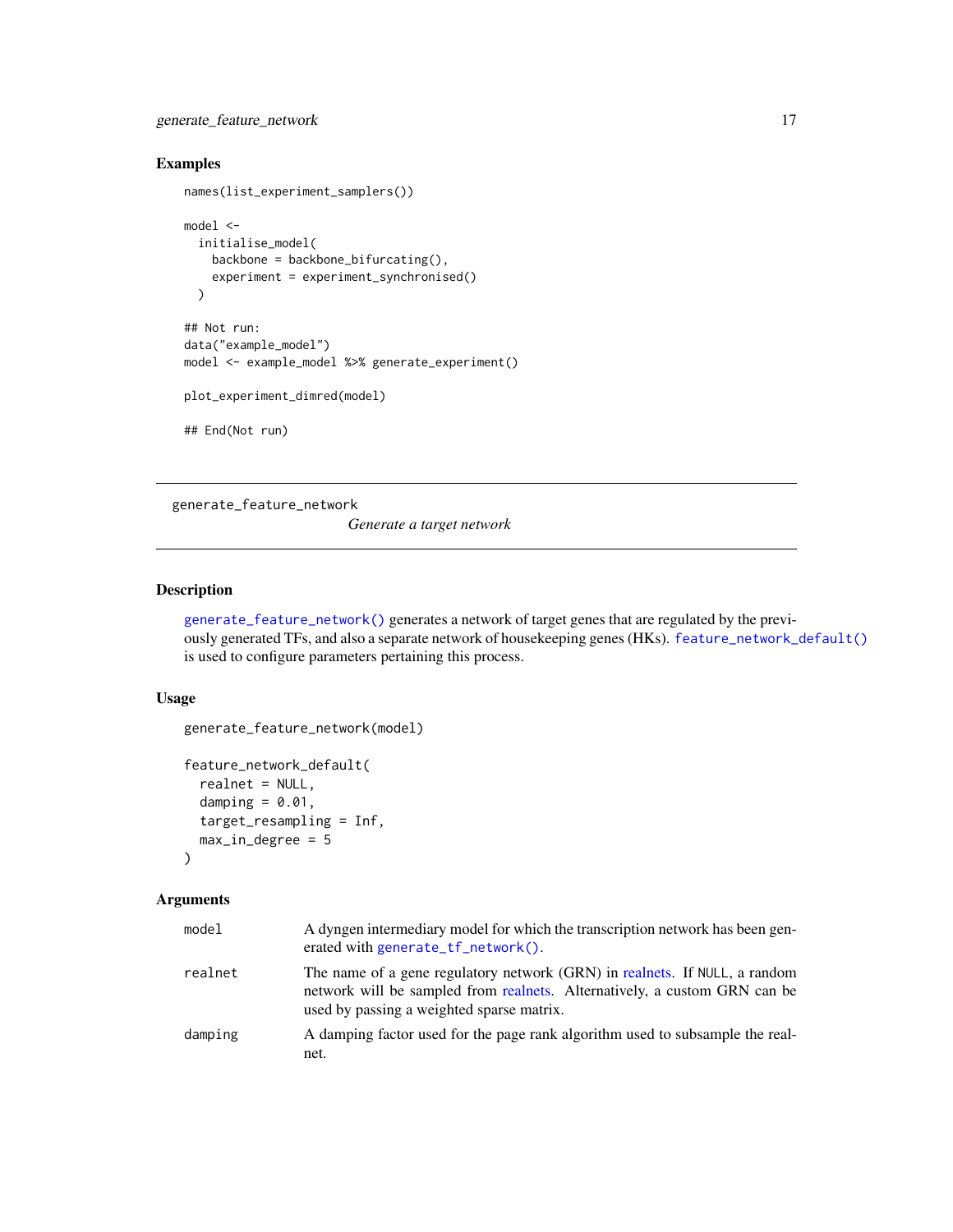<span id="page-17-0"></span>

| target_resampling |                                                                  |  |
|-------------------|------------------------------------------------------------------|--|
|                   | How many targets / HKs to sample from the realnet per iteration. |  |
| max_in_degree     | The maximum in-degree of a target / HK.                          |  |

## Value

A dyngen model.

#### See Also

[dyngen](#page-8-1) on how to run a complete dyngen simulation

#### Examples

```
model <-
  initialise_model(
   backbone = backbone_bifurcating(),
   feature_network = feature_network_default(damping = 0.1)
  )
```

```
data("example_model")
model <- example_model %>%
 generate_tf_network() %>%
 generate_feature_network()
```
plot\_feature\_network(model)

<span id="page-17-1"></span>generate\_gold\_standard

*Simulate the gold standard*

## <span id="page-17-2"></span>Description

[generate\\_gold\\_standard\(\)](#page-17-1) runs simulations in order to determine the gold standard of the simulations. [gold\\_standard\\_default\(\)](#page-17-2) is used to configure parameters pertaining this process.

```
generate_gold_standard(model)
gold_standard_default(
  tau = 30/3600,
  census_interval = 10/60,
  simulate_targets = FALSE
\mathcal{E}
```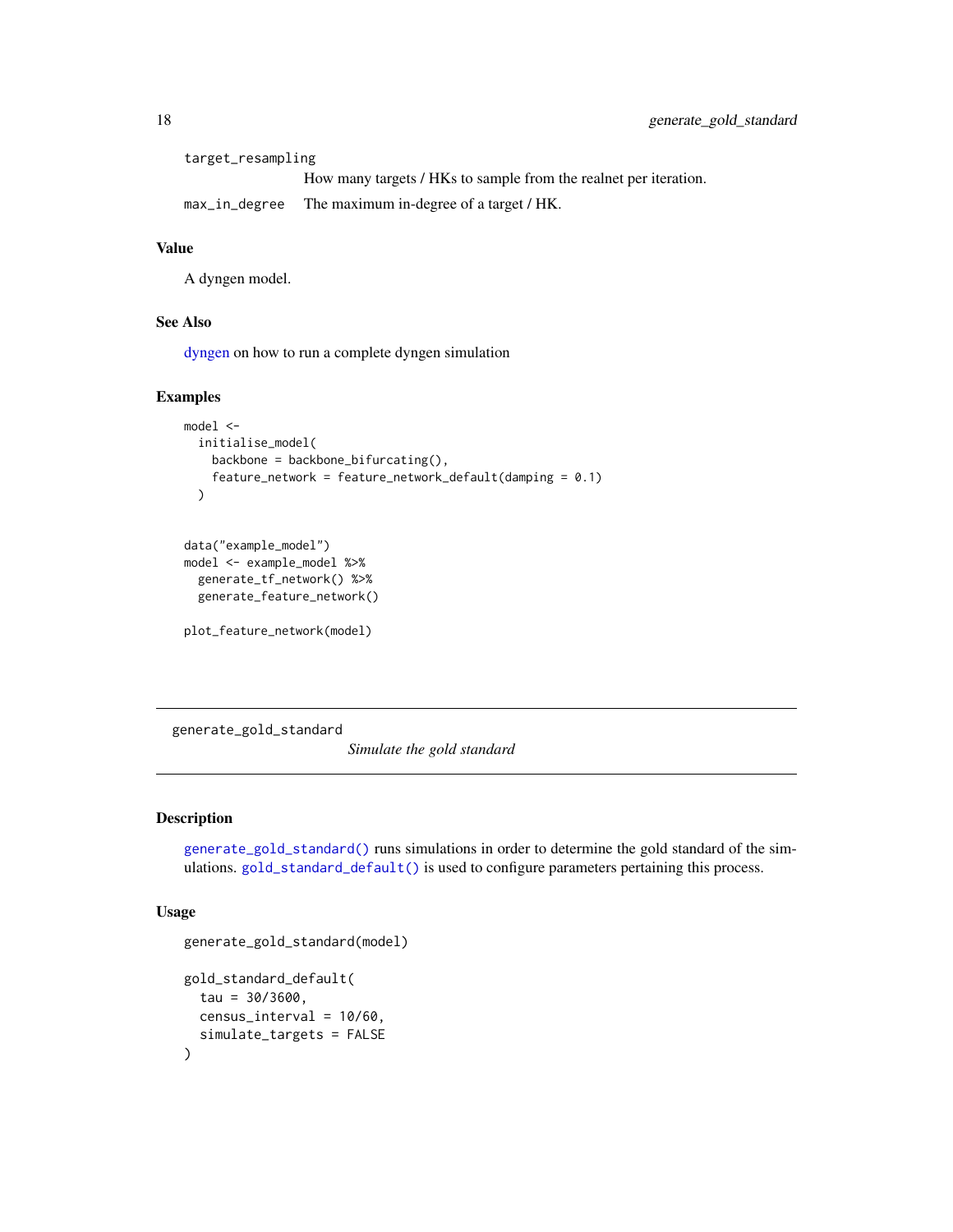#### <span id="page-18-0"></span>Arguments

| model            | A dyngen intermediary model for which the kinetics of the feature network has<br>been generated with generate_kinetics(). |
|------------------|---------------------------------------------------------------------------------------------------------------------------|
| tau              | The time step of the ODE algorithm used to generate the gold standard.                                                    |
| census_interval  |                                                                                                                           |
|                  | A granularity parameter of the gold standard time steps. Should be larger than<br>or equal to tau.                        |
| simulate_targets |                                                                                                                           |
|                  | Also simulate the targets during the gold standard simulation                                                             |

#### Value

A dyngen model.

## See Also

[dyngen](#page-8-1) on how to run a complete dyngen simulation

## Examples

```
model <-
  initialise_model(
   backbone = backbone_bifurcating(),
    gold_standard = gold_standard_default(tau = .01, census_interval = 1)
  \lambdadata("example_model")
model <- example_model %>% generate_gold_standard()
plot_gold_simulations(model)
plot_gold_mappings(model)
plot_gold_expression(model)
```
<span id="page-18-1"></span>generate\_kinetics *Determine the kinetics of the feature network*

## <span id="page-18-2"></span>Description

[generate\\_kinetics\(\)](#page-18-1) samples the kinetics of genes in the feature network for which the kinetics have not yet been defined. [kinetics\\_default\(\)](#page-18-2) is used to configure parameters pertaining this process. [kinetics\\_random\\_distributions\(\)](#page-18-2) will do the same, but the distributions are also randomised.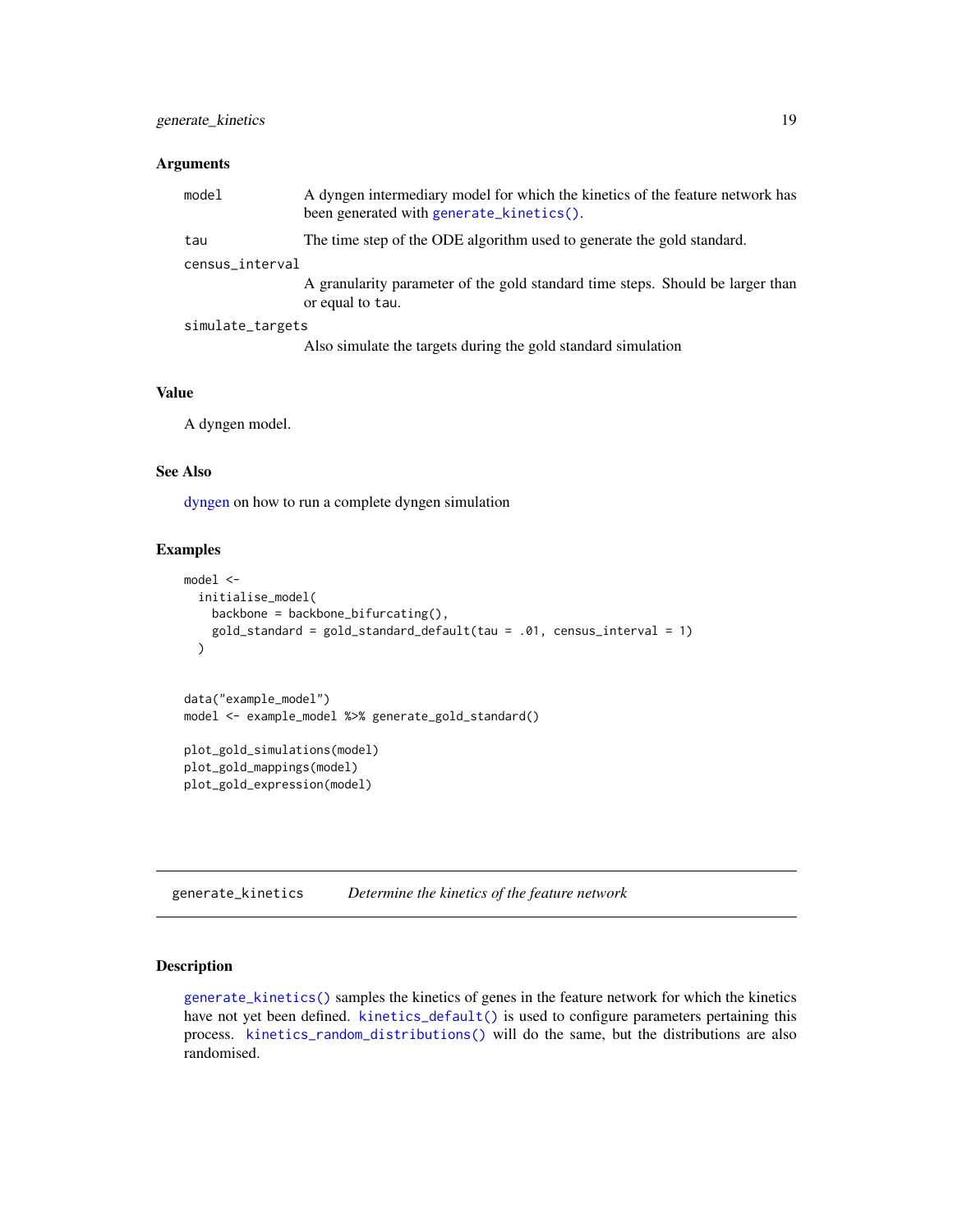#### Usage

```
generate_kinetics(model)
```
kinetics\_default()

kinetics\_random\_distributions()

#### Arguments

model A dyngen intermediary model for which the feature network has been generated with [generate\\_feature\\_network\(\)](#page-16-1).

#### Details

To write different kinetics settings, you need to write three functions with interface function(feature\_info, feature\_network, cache\_dir, verbose). Described below are the default kinetics samplers.

sampler\_tfs() mutates the feature\_info data frame by adding the following columns:

- transcription\_rate: the rate at which pre-mRNAs are transcribed, in pre-mRNA / hour. Default distribution: U(1, 2).
- translation\_rate: the rate at which mRNAs are translated into proteins, in protein / mRNA / hour. Default distribution: U(100, 150).
- mrna\_halflife: the half-life of (pre-)mRNA molecules, in hours. Default distribution: U(2.5, 5).
- protein\_halflife: the half-life of proteins, in hours. Default distribution: U(5, 10).
- splicing\_rate: the rate at which pre-mRNAs are spliced into mRNAs, in reactions / hour. Default value:  $log(2)$  / (10/60), which corresponds to a half-life of 10 minutes.
- independence: the degree to which all regulators need to be bound for transcription to occur (0), or whether transcription can occur if only one of the regulators is bound (1).

sampler\_nontfs() samples the transcription\_rate, translation\_rate, mrna\_halflife and protein\_halflife from a supplementary file of Schwannhäusser et al., 2011, doi.org/10.1038/nature10098. splicing\_rate is by default the same as in sampler\_tfs(). independence is sampled from U(0, 1).

sampler\_interactions() mutates the feature\_network data frame by adding the following columns.

- effect: the effect of the interaction; upregulating  $= +1$ , downregulating  $= -1$ . By default, sampled from -1, 1 with probabilities .25, .75.
- strength: the strength of the interaction. Default distribution:  $10^{\text{A}}U(0, 2)$ .
- hill: the hill coefficient. Default distribution:  $N(2, 2)$  with a minimum of 1 and a maximum of 10.

#### Value

A dyngen model.

<span id="page-19-0"></span>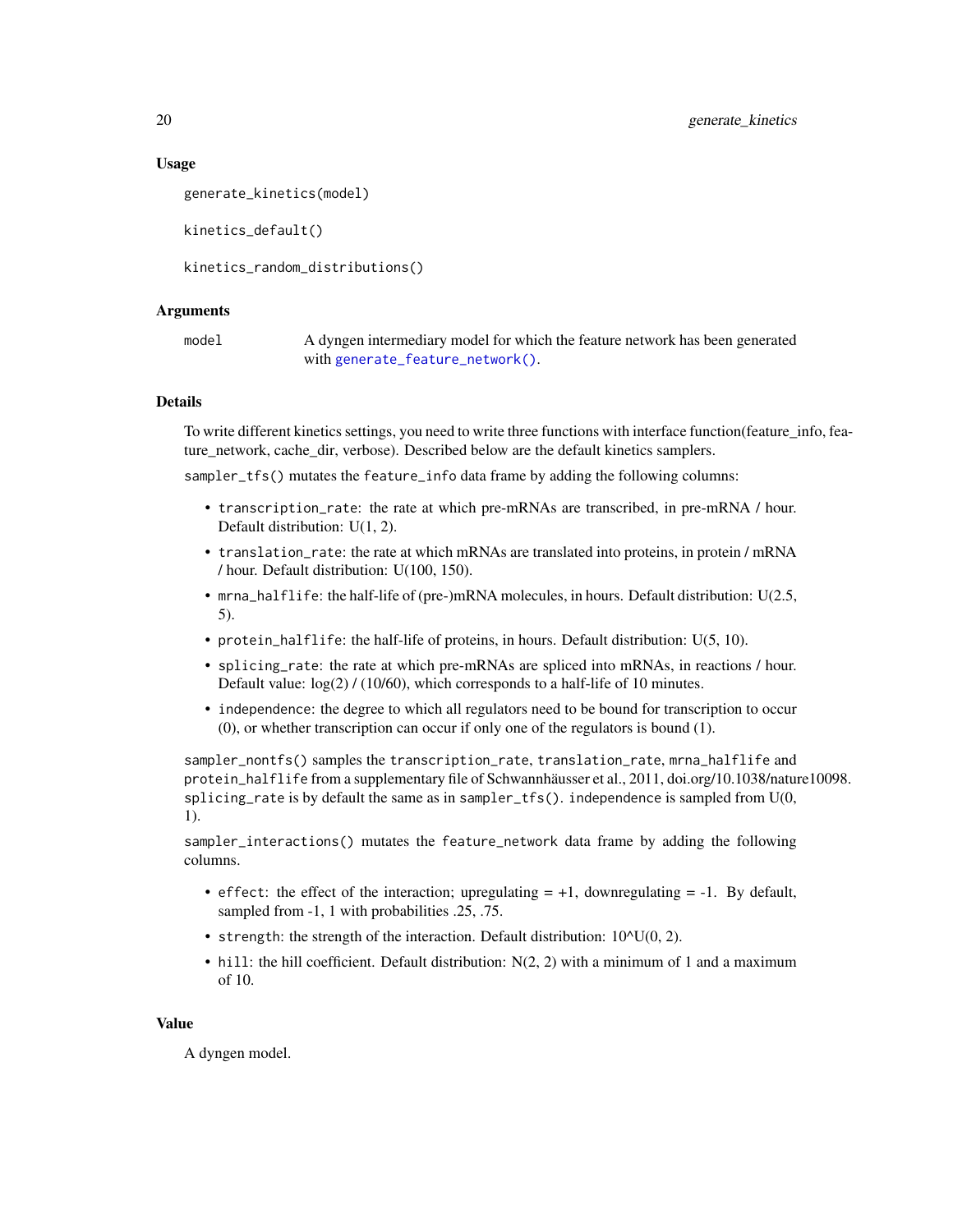<span id="page-20-0"></span>generate\_tf\_network 21

#### See Also

[dyngen](#page-8-1) on how to run a complete dyngen simulation

#### Examples

```
model <-
  initialise_model(
   backbone = backbone_bifurcating(),
   kinetics_params = kinetics_default()
  )
data("example_model")
model <- example_model %>%
  generate_kinetics()
```
<span id="page-20-1"></span>generate\_tf\_network *Generate a transcription factor network from the backbone*

#### <span id="page-20-2"></span>**Description**

[generate\\_tf\\_network\(\)](#page-20-1) generates the transcription factors (TFs) that drive the dynamic process a cell undergoes. [tf\\_network\\_default\(\)](#page-20-2) is used to configure parameters pertaining this process.

#### Usage

```
generate_tf_network(model)
```

```
tf_network_default(
 min_tfs_per_module = 1L,
  sample_num_regulators = function() 2,
 weighted_sampling = FALSE
)
```
#### Arguments

```
initialise_model().
```

```
min_tfs_per_module
```
The number of TFs to generate per module in the backbone.

```
sample_num_regulators
```
A function to generate the number of TFs per module each TF will be regulated by.

weighted\_sampling

When determining what TFs another TF is regulated by, whether to perform weighted sampling (by rank) or not.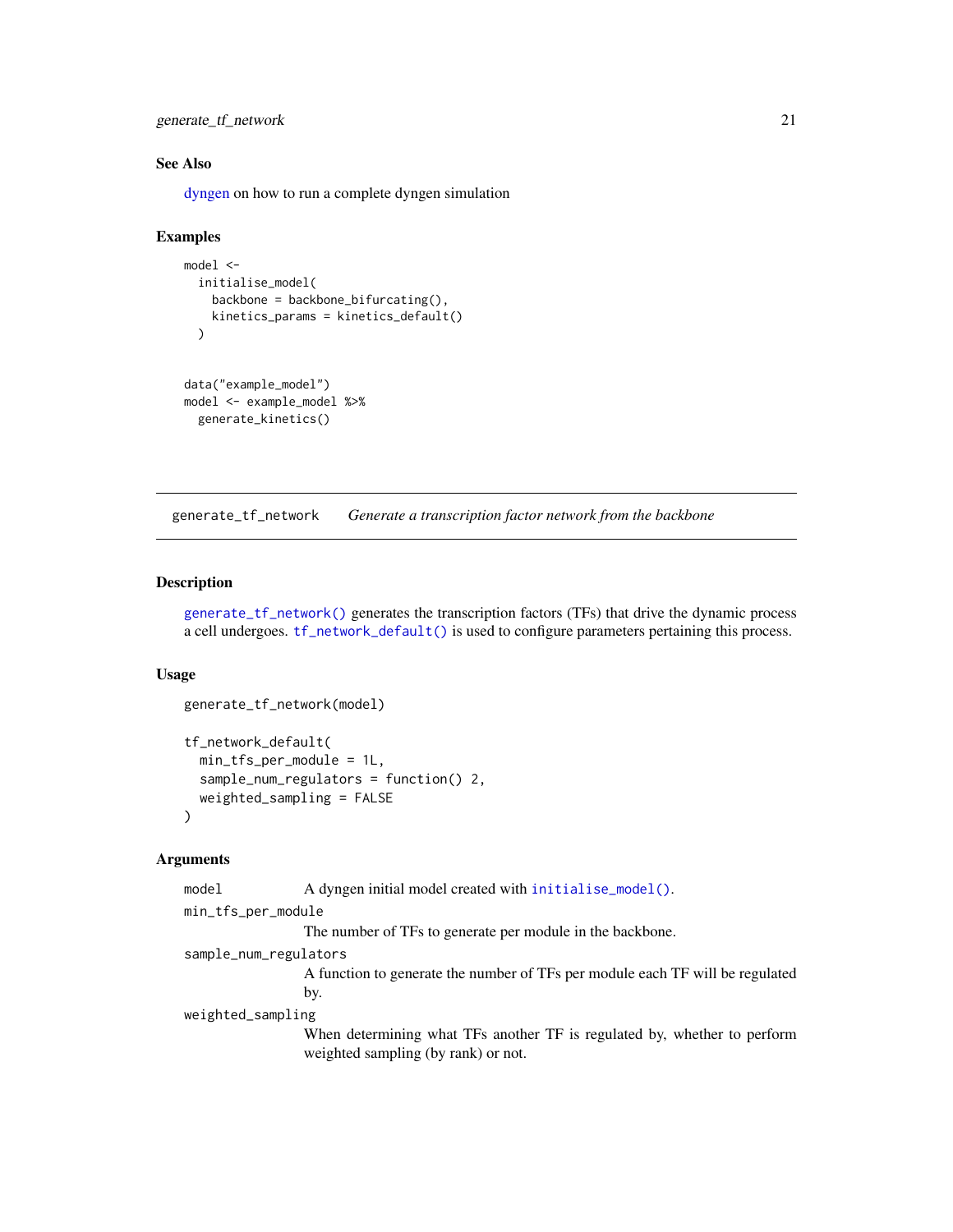## Value

A dyngen model.

## See Also

[dyngen](#page-8-1) on how to run a complete dyngen simulation

## Examples

```
model <-
  initialise_model(
    backbone = backbone_bifurcating()
  \lambdamodel <- model %>%
  generate_tf_network()
```
plot\_feature\_network(model)

## <span id="page-21-1"></span>get\_timings *Return the timings of each of the dyngen steps*

## Description

Return the timings of each of the dyngen steps

#### Usage

get\_timings(model)

## Arguments

model A dyngen object

```
data("example_model")
timings <- get_timings(example_model)
```
<span id="page-21-0"></span>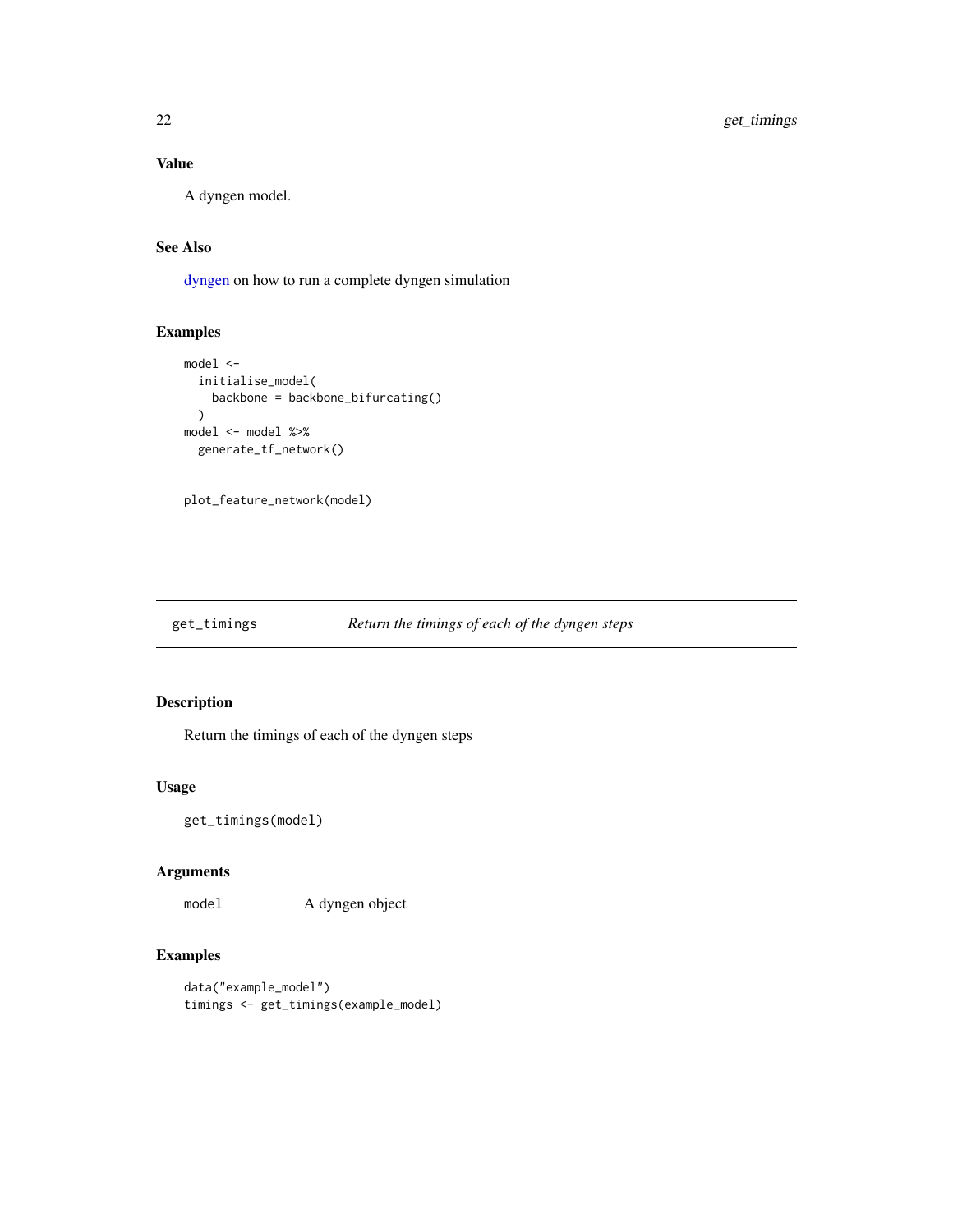<span id="page-22-1"></span><span id="page-22-0"></span>initialise\_model *Initial settings for simulating a dyngen dataset*

#### Description

Initial settings for simulating a dyngen dataset

#### Usage

```
initialise_model(
 backbone,
 num\_cells = 1000,
 num_tfs = nrow(backbone$module_info),
 num_targets = 100,
 num_hks = 50,
 distance_metric = c("pearson", "spearman", "cosine", "euclidean", "manhattan"),
  tf_network_params = tf_network_default(),
  feature_network_params = feature_network_default(),
 kinetics_params = kinetics_default(),
  gold_standard_params = gold_standard_default(),
  simulation_params = simulation_default(),
  experiment_params = experiment_snapshot(),
  verbose = TRUE,
  download_cache_dir = getOption("dyngen_download_cache_dir"),
 num_cores = getOption("Ncpus") %||% 1L,
  id = NULL)
```
#### Arguments

| backbone                          | The gene module configuration that determines the type of dynamic process<br>being simulated. See list_backbones() for a full list of different backbones<br>available in this package. |  |
|-----------------------------------|-----------------------------------------------------------------------------------------------------------------------------------------------------------------------------------------|--|
| num_cells                         | The number of cells to sample.                                                                                                                                                          |  |
| num_tfs                           | The number of transcription factors (TFs) to generate. TFs are the main drivers<br>of the changes that occur in a cell. TFs are regulated only by other TFs.                            |  |
| num_targets                       | The number of target genes to generate. Target genes are regulated by TFs and<br>sometimes by other target genes.                                                                       |  |
| num_hks                           | The number of house keeping genes (HKs) to generate. HKs are typically highly<br>expressed, and are not regulated by the TFs or targets.                                                |  |
| distance_metric                   |                                                                                                                                                                                         |  |
|                                   | The distance metric to be used to calculate the distance between cells. See<br>dynutils::calculate_distance() for a list of possible distance metrics.                                  |  |
| $\pm \mathcal{L}$ notuable papers |                                                                                                                                                                                         |  |

tf\_network\_params

Settings for generating the TF network with [generate\\_tf\\_network\(\)](#page-20-1), see [tf\\_network\\_default\(\)](#page-20-2).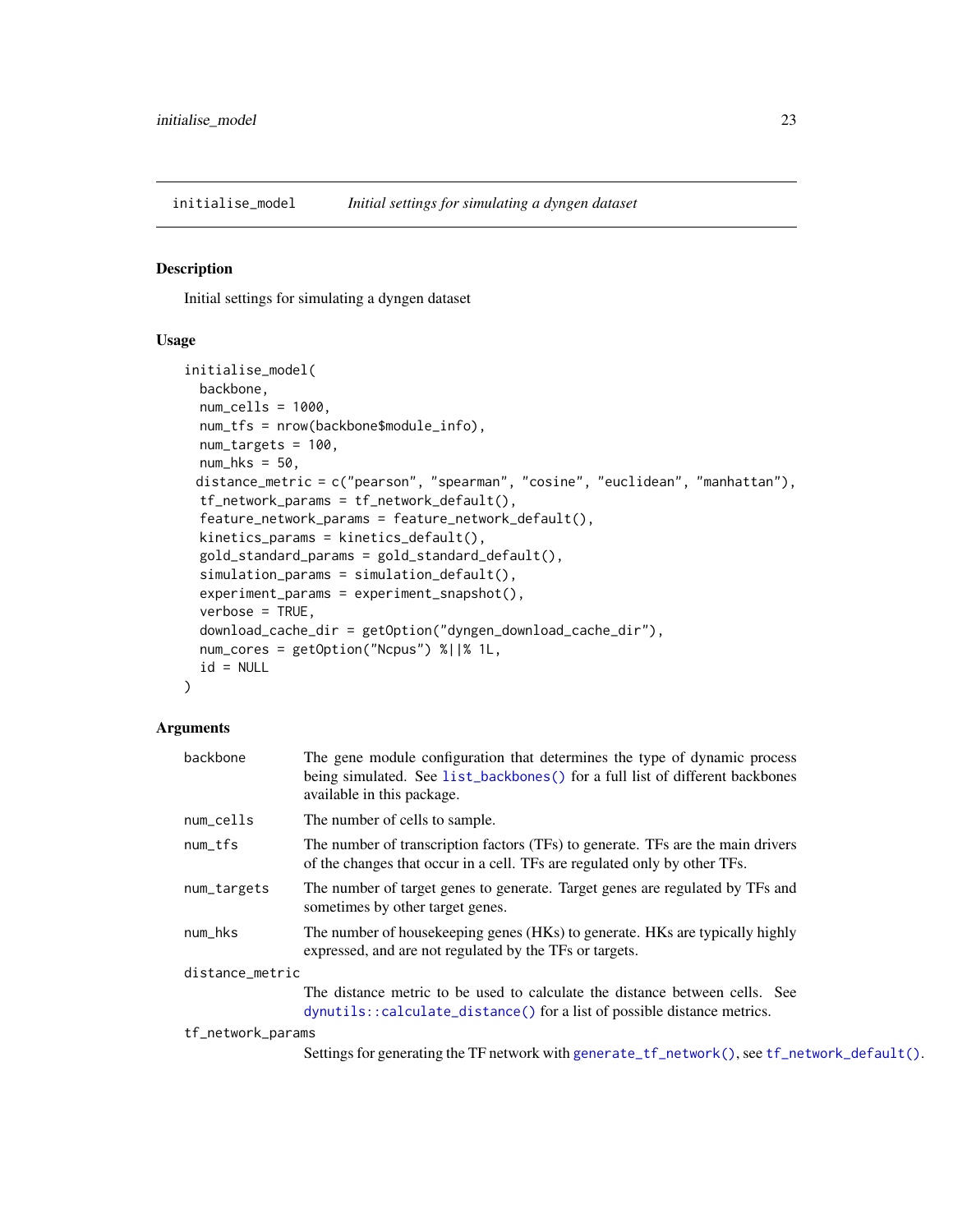<span id="page-23-0"></span>

| feature_network_params |                                                                                                                                            |  |
|------------------------|--------------------------------------------------------------------------------------------------------------------------------------------|--|
|                        | Settings for generating the feature network with generate_feature_network(),<br>see feature_network_default().                             |  |
| kinetics_params        |                                                                                                                                            |  |
|                        | Settings for determining the kinetics of the feature network with generate_kinetics(),<br>see kinetics_default().                          |  |
| gold_standard_params   |                                                                                                                                            |  |
|                        | Settings pertaining simulating the gold standard with generate_gold_standard(),<br>see gold_standard_default().                            |  |
| simulation_params      |                                                                                                                                            |  |
|                        | Settings pertaining the simulation itself with generate_cells(), see simulation_default().                                                 |  |
| experiment_params      |                                                                                                                                            |  |
|                        | Settings related to how the experiment is simulated with generate_experiment(),<br>see experiment_snapshot() or experiment_synchronised(). |  |
| verbose                | Whether or not to print messages during the simulation.                                                                                    |  |
| download_cache_dir     |                                                                                                                                            |  |
|                        | If not NULL, temporary downloaded files will be cached in this directory.                                                                  |  |
| num_cores              | Parallellisation parameter for various steps in the pipeline.                                                                              |  |
| id                     | An identifier for the model.                                                                                                               |  |

## Value

A dyngen model.

#### See Also

[dyngen](#page-8-1) on how to run a complete dyngen simulation

## Examples

```
model <- initialise_model(
  backbone = backbone_bifurcating(),
  num_cells = 555,verbose = FALSE,
  download_cache_dir = "~/.cache/dyngen"
)
```
<span id="page-23-1"></span>kinetics\_noise\_none *Add small noise to the kinetics of each simulation*

## <span id="page-23-2"></span>Description

Add small noise to the kinetics of each simulation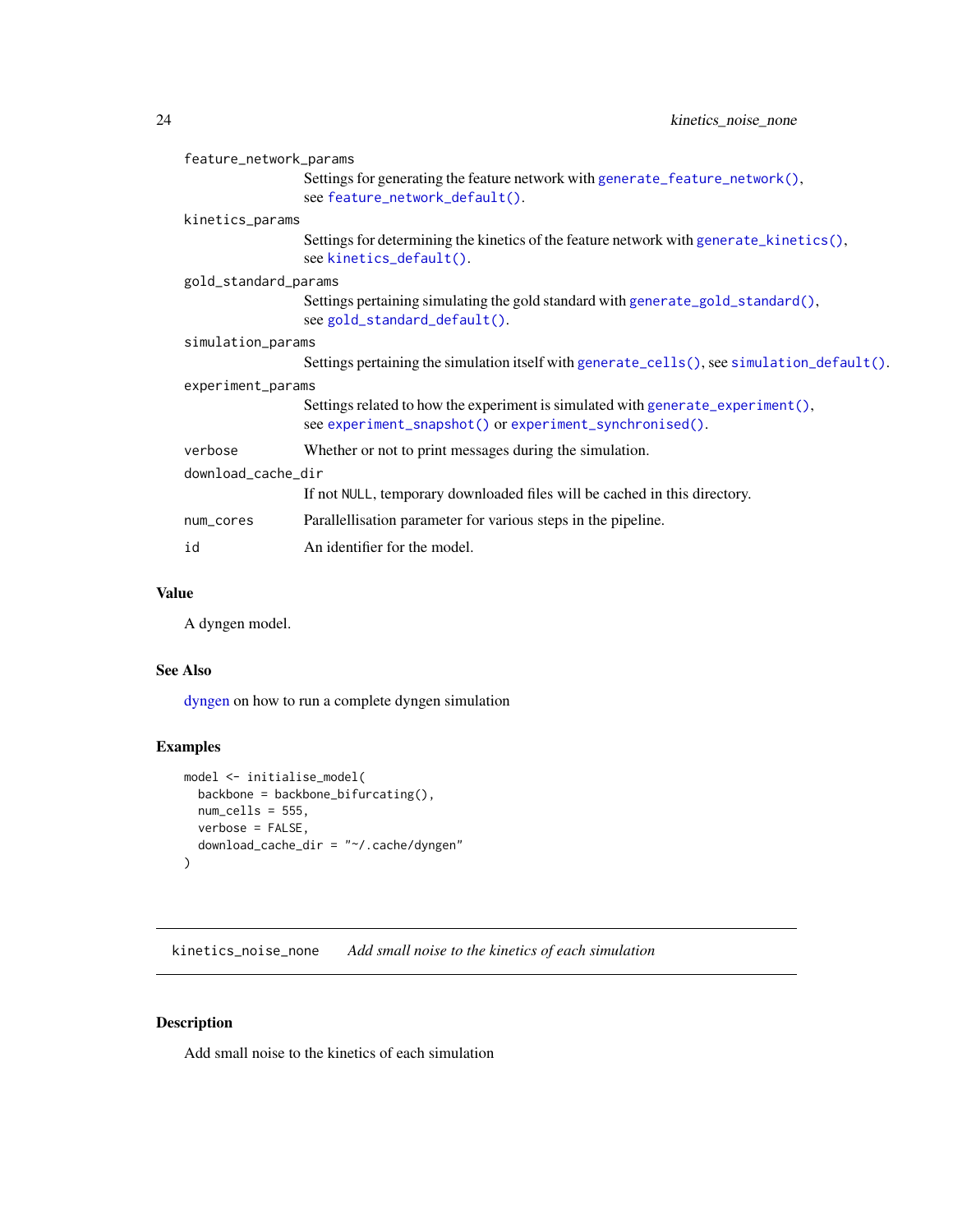#### <span id="page-24-0"></span>list\_backbones 25

#### Usage

kinetics\_noise\_none()

kinetics\_noise\_simple(mean = 1, sd = 0.005)

## Arguments

| mean | The mean level of noise (should be 1)                    |
|------|----------------------------------------------------------|
| sd   | The sd of the noise (should be a relatively small value) |

#### Value

A list of noise generators for the kinetics.

<span id="page-24-1"></span>list\_backbones *List of all predefined backbone models*

#### <span id="page-24-2"></span>Description

A module is a group of genes which, to some extent, shows the same expression behaviour. Several modules are connected together such that one or more genes from one module will regulate the expression of another module. By creating chains of modules, a dynamic behaviour in gene regulation can be created.

```
list_backbones()
backbone_bifurcating()
backbone_bifurcating_converging()
backbone_bifurcating_cycle()
backbone_bifurcating_loop()
backbone_branching(
  num_modifications = rbinom(1, size = 6, 0.25) + 1,min\_degree = 3,
 max_degree = sample(min_degree:5, 1)
\lambdabackbone_binary_tree(num_modifications = rbinom(1, size = 6, 0.25) + 1)
backbone_consecutive_bifurcating()
```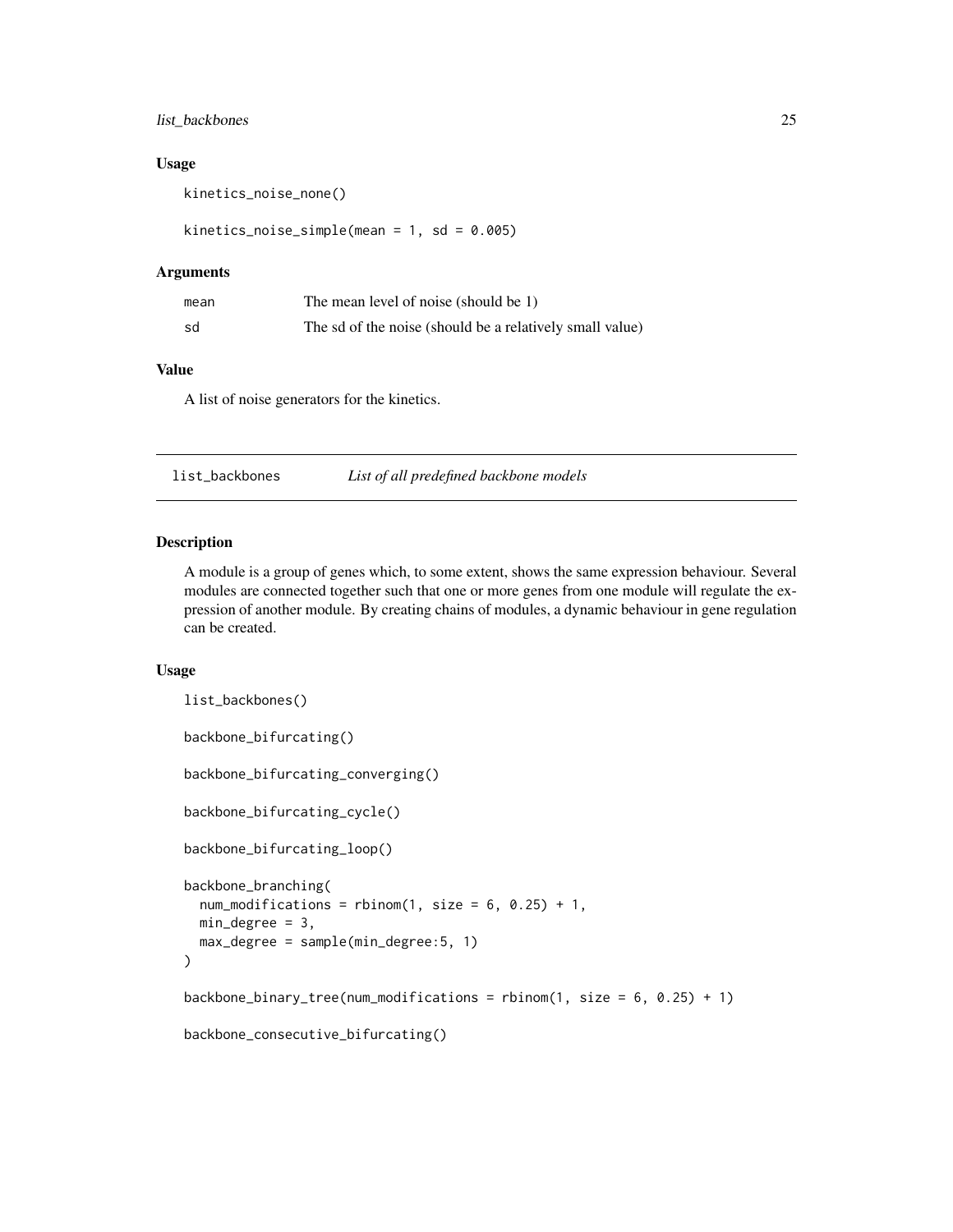```
backbone_trifurcating()
backbone_converging()
backbone_cycle()
backbone_cycle_simple()
backbone_linear()
backbone_linear_simple()
backbone_disconnected(
  left_backbone = list_backbones() %>% keep(., names(.) != "disconnected") %>%
    sample(1) %>% first(),
  right_backbone = list_backbones() %>% keep(., names(.) != "disconnected") %>%
    sample(1) %>% first(),
 num_common_modules = 10
\mathcal{L}
```
## Arguments

num\_modifications

|                    | The number of branch points in the generated backbone.                                |  |
|--------------------|---------------------------------------------------------------------------------------|--|
| min_degree         | The minimum degree of each node in the backbone.                                      |  |
| max_degree         | The maximum degree of each node in the backbone.                                      |  |
| left_backbone      | A backbone (other than a disconnected backbone), see list_backbones().                |  |
|                    | right_backbone A backbone (other than a disconnected backbone), see list_backbones(). |  |
| num_common_modules |                                                                                       |  |
|                    | The number of modules which are regulated by either backbone.                         |  |

#### Value

A list of all the available backbone generators.

## See Also

[dyngen](#page-8-1) on how to run a dyngen simulation

```
names(list_backbones())
```

```
bb <- backbone_bifurcating()
```
- bb <- backbone\_bifurcating\_converging()
- bb <- backbone\_bifurcating\_cycle()
- bb <- backbone\_bifurcating\_loop()
- bb <- backbone\_binary\_tree()
- bb <- backbone\_branching()

<span id="page-25-0"></span>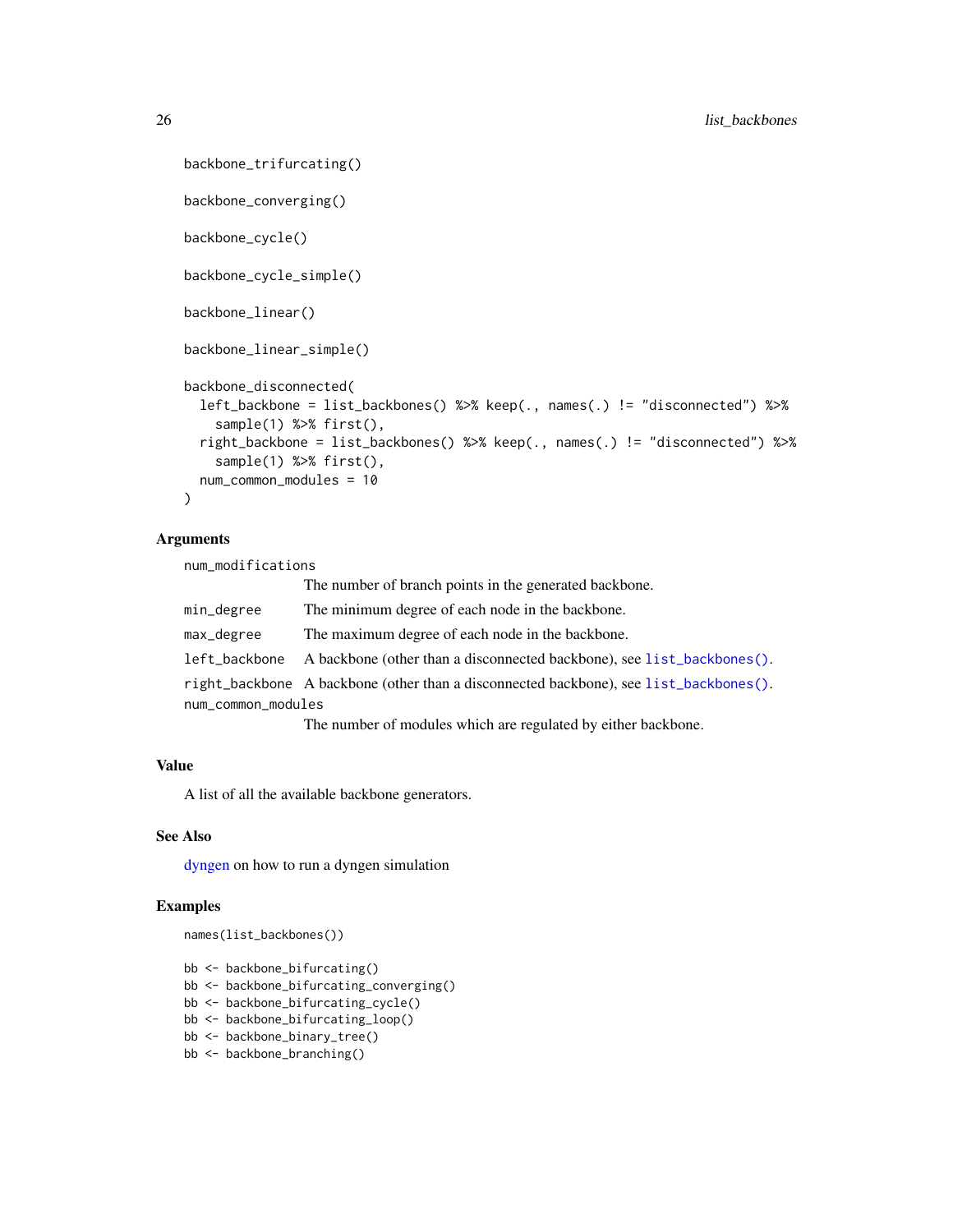```
bb <- backbone_consecutive_bifurcating()
bb <- backbone_converging()
bb <- backbone_cycle()
bb <- backbone_cycle_simple()
bb <- backbone_disconnected()
bb <- backbone_linear()
bb <- backbone_linear_simple()
bb <- backbone_trifurcating()
model <- initialise_model(
  backbone = bb
```
 $\mathcal{L}$ 

<span id="page-26-1"></span>plot\_backbone\_modulenet

*Visualise the backbone of a model*

## Description

Visualise the backbone of a model

#### Usage

```
plot_backbone_modulenet(model)
```
#### Arguments

model A dyngen initial model created with [initialise\\_model\(\)](#page-22-1).

## Value

A ggplot2 object.

```
data("example_model")
plot_backbone_modulenet(example_model)
```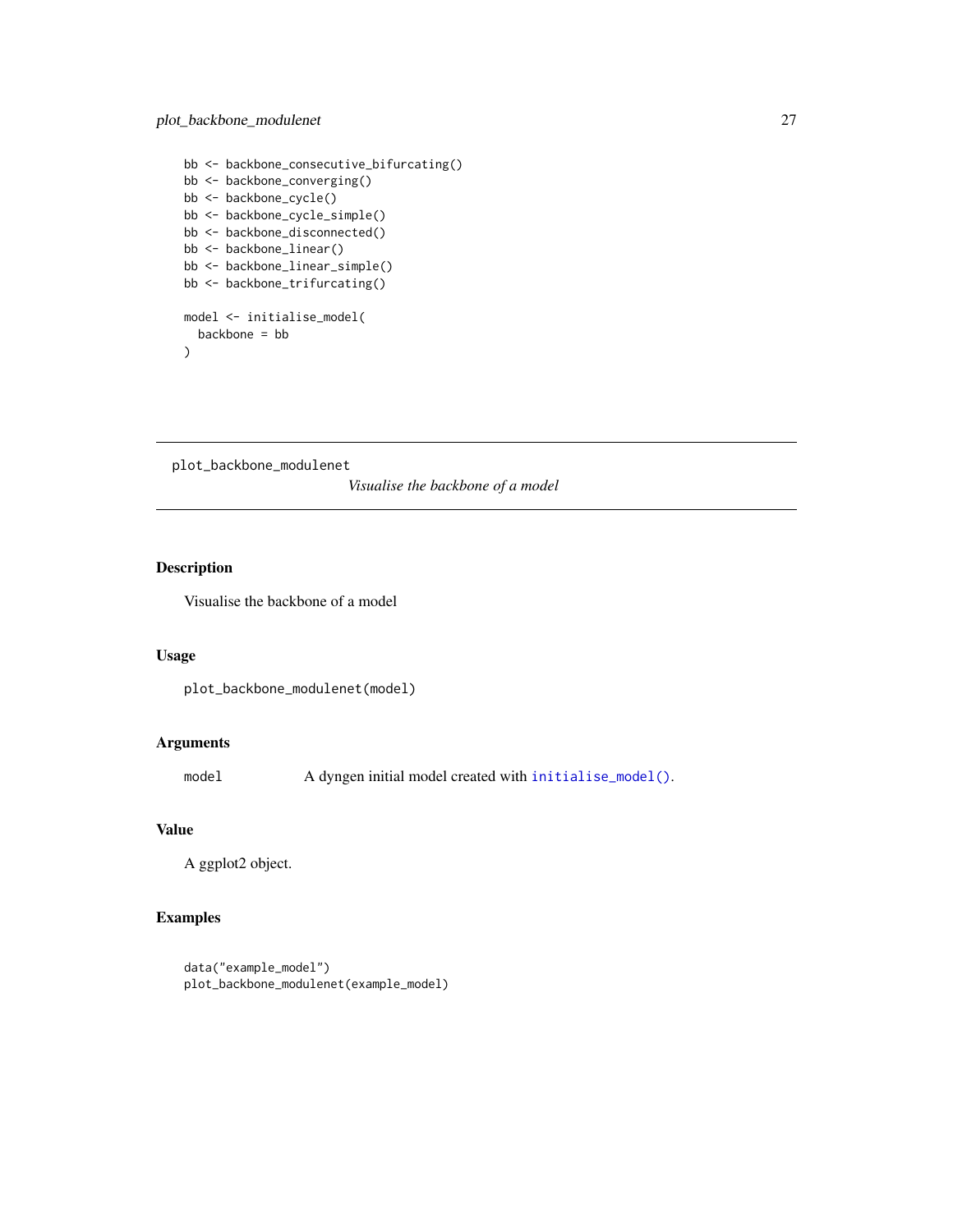<span id="page-27-1"></span><span id="page-27-0"></span>plot\_backbone\_statenet

*Visualise the backbone state network of a model*

## Description

Visualise the backbone state network of a model

## Usage

plot\_backbone\_statenet(model, detailed = FALSE)

#### Arguments

| model    | A dyngen initial model created with initialise_model().   |
|----------|-----------------------------------------------------------|
| detailed | Whether or not to also plot the substates of transitions. |

#### Value

A ggplot2 object.

## Examples

data("example\_model") plot\_backbone\_statenet(example\_model)

<span id="page-27-2"></span>plot\_experiment\_dimred

*Plot a dimensionality reduction of the final dataset*

## Description

Plot a dimensionality reduction of the final dataset

## Usage

```
plot_experiment_dimred(model, mapping = aes_string("comp_1", "comp_2"))
```
#### Arguments

| model | A dyngen intermediary model for which the simulations have been run with |
|-------|--------------------------------------------------------------------------|
|       | generate_experiment().                                                   |
|       |                                                                          |

```
mapping Which components to plot.
```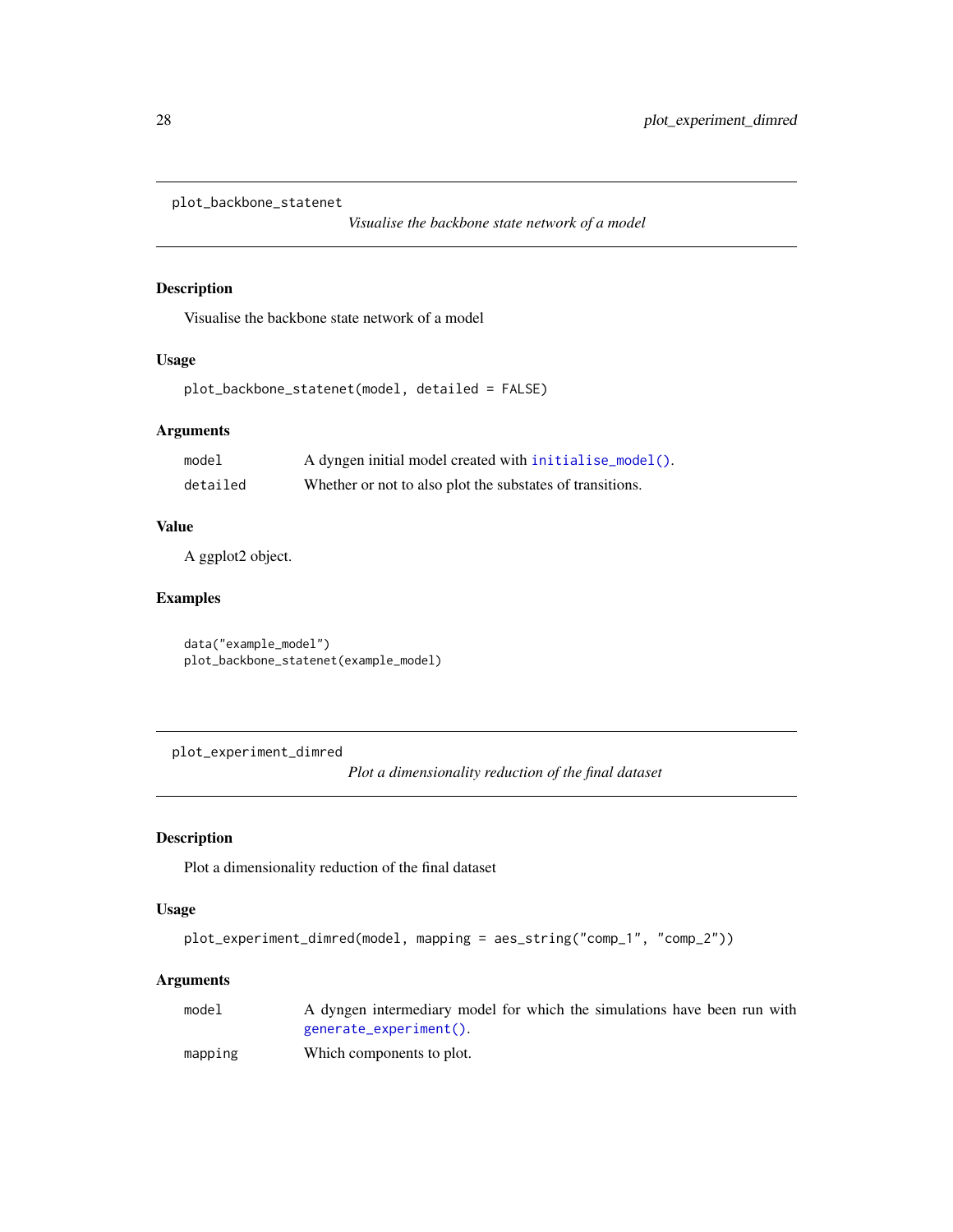<span id="page-28-0"></span>plot\_feature\_network 29

## Value

A ggplot2 object.

## Examples

```
data("example_model")
plot_experiment_dimred(example_model)
```
<span id="page-28-1"></span>plot\_feature\_network *Visualise the feature network of a model*

## Description

Visualise the feature network of a model

## Usage

```
plot_feature_network(
 model,
  show_tfs = TRUE,show_targets = TRUE,
  show_hks = FALSE
)
```
## Arguments

| model        | A dyngen intermediary model for which the feature network has been generated<br>with generate_feature_network(). |
|--------------|------------------------------------------------------------------------------------------------------------------|
| show_tfs     | Whether or not to show the transcription factors.                                                                |
| show_targets | Whether or not to show the targets.                                                                              |
| show_hks     | Whether or not to show the house keeping genes.                                                                  |

## Value

A ggplot2 object.

```
data("example_model")
plot_feature_network(example_model)
```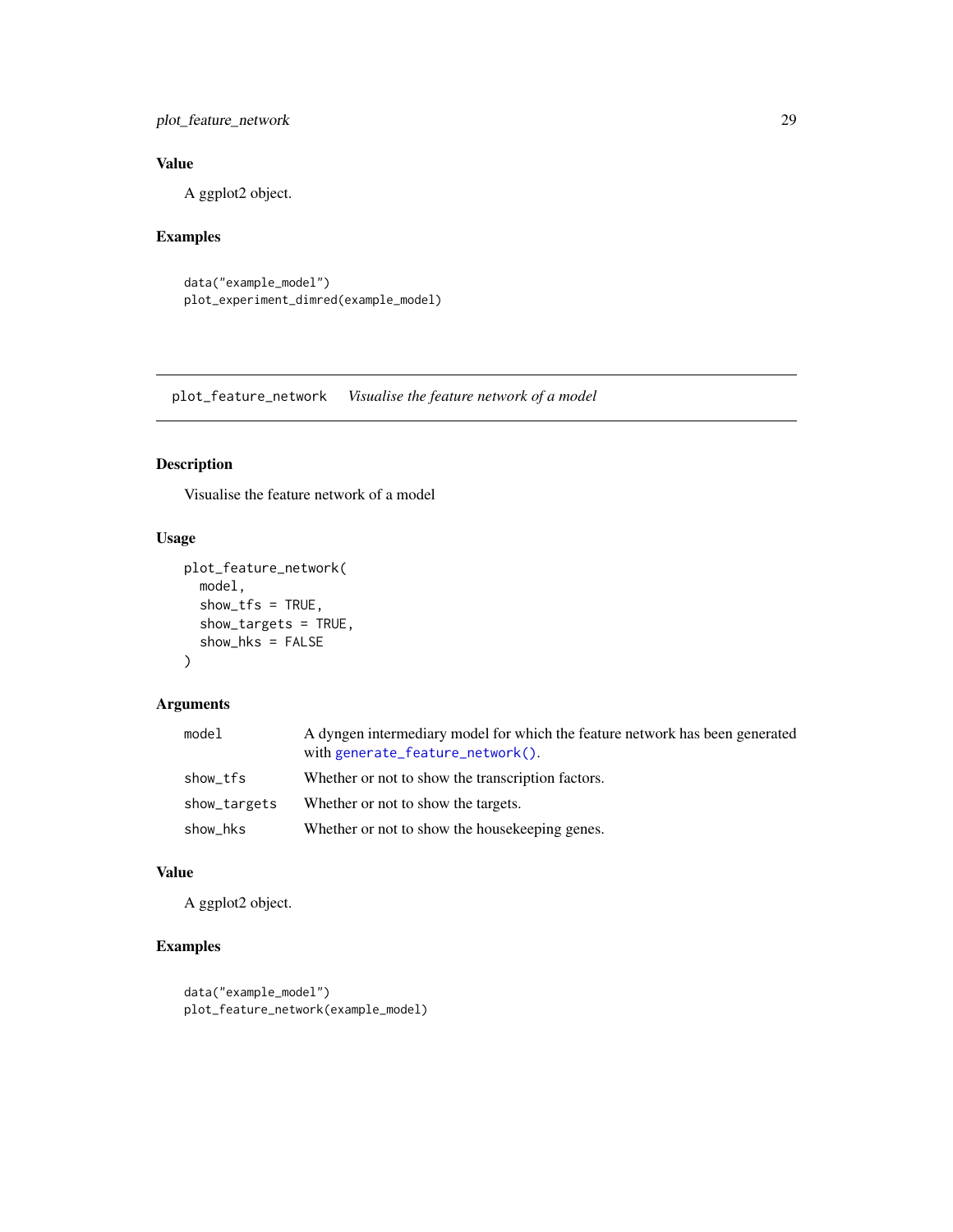<span id="page-29-2"></span><span id="page-29-0"></span>plot\_gold\_expression *Visualise the expression of the gold standard over simulation time*

## Description

Visualise the expression of the gold standard over simulation time

## Usage

```
plot_gold_expression(
 model,
 what = c("mol_premrna", "mol_mrna", "mol_protein"),
  label_changing = TRUE
)
```
## Arguments

| model | A dyngen intermediary model for which the simulations have been run with |
|-------|--------------------------------------------------------------------------|
|       | generate_gold_standard().                                                |
| what  | Which molecule types to visualise.                                       |
|       | label_changing Whether or not to add a label next to changing molecules. |

#### Value

A ggplot2 object.

#### Examples

```
data("example_model")
plot_gold_expression(example_model, what = "mol_mrna", label_changing = FALSE)
```
<span id="page-29-1"></span>plot\_gold\_mappings *Visualise the mapping of the simulations to the gold standard*

#### Description

Visualise the mapping of the simulations to the gold standard

```
plot_gold_mappings(
 model,
 selected_simulations = NULL,
 do_facet = TRUE,mapping = aes_string("comp_1", "comp_2")
)
```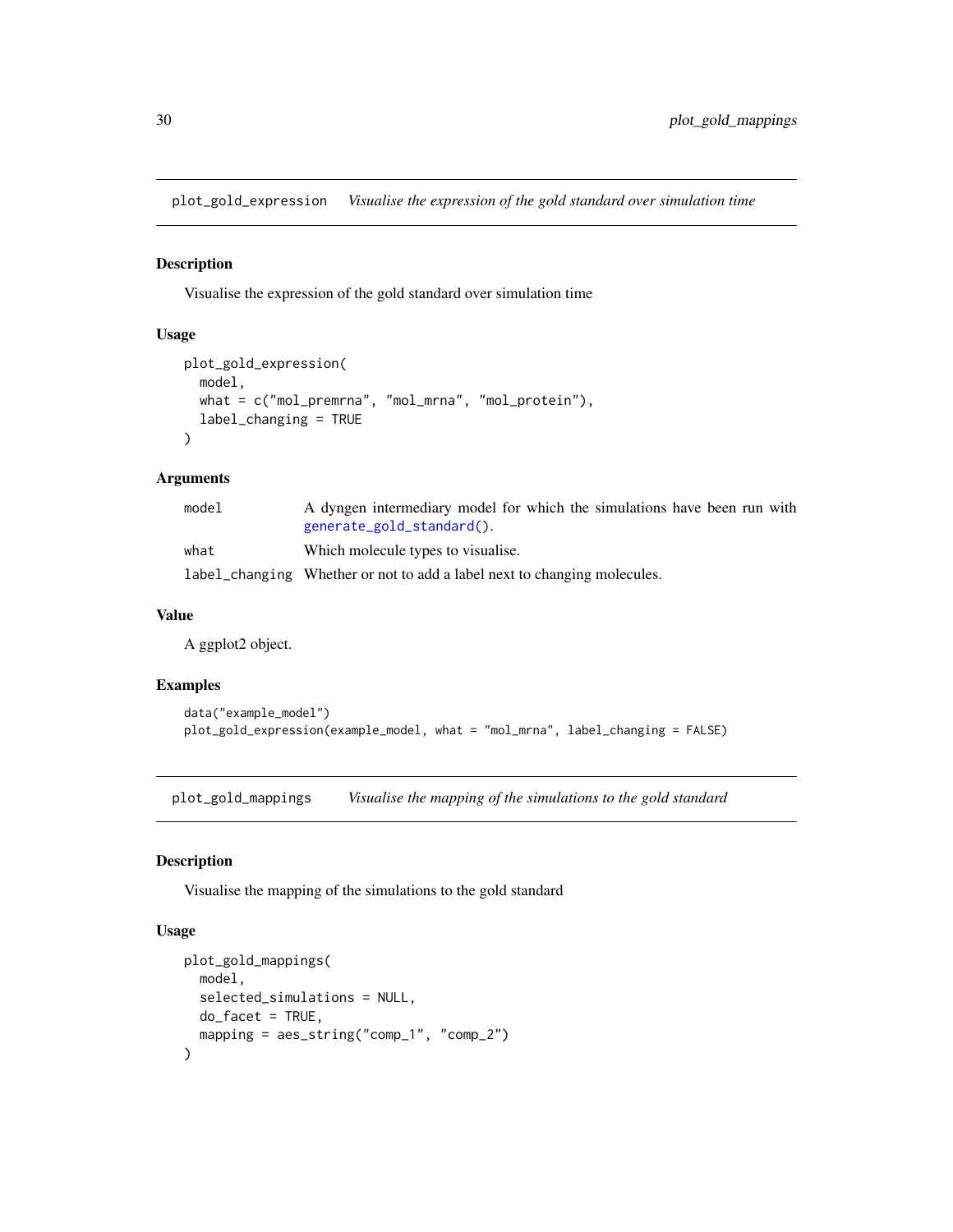## <span id="page-30-0"></span>Arguments

| model                | A dyngen intermediary model for which the simulations have been run with<br>generate_cells(). |
|----------------------|-----------------------------------------------------------------------------------------------|
| selected_simulations |                                                                                               |
|                      | Which simulation indices to visualise.                                                        |
| do_facet             | Whether or not to facet according to simulation index.                                        |
| mapping              | Which components to plot.                                                                     |

### Value

A ggplot2 object.

## Examples

data("example\_model") plot\_gold\_mappings(example\_model)

<span id="page-30-1"></span>plot\_gold\_simulations *Visualise the simulations using the dimred*

## Description

Visualise the simulations using the dimred

## Usage

```
plot_gold_simulations(
 model,
 detailed = FALSE,
 mapping = aes_string("comp_1", "comp_2"),
 highlight = 0)
```
## Arguments

| model     | A dyngen intermediary model for which the simulations have been run with<br>generate_cells().       |
|-----------|-----------------------------------------------------------------------------------------------------|
| detailed  | Whether or not to colour according to each separate sub-edge in the gold stan-<br>dard.             |
| mapping   | Which components to plot.                                                                           |
| highlight | Which simulation to highlight. If highlight $== 0$ then the gold simulation will<br>be highlighted. |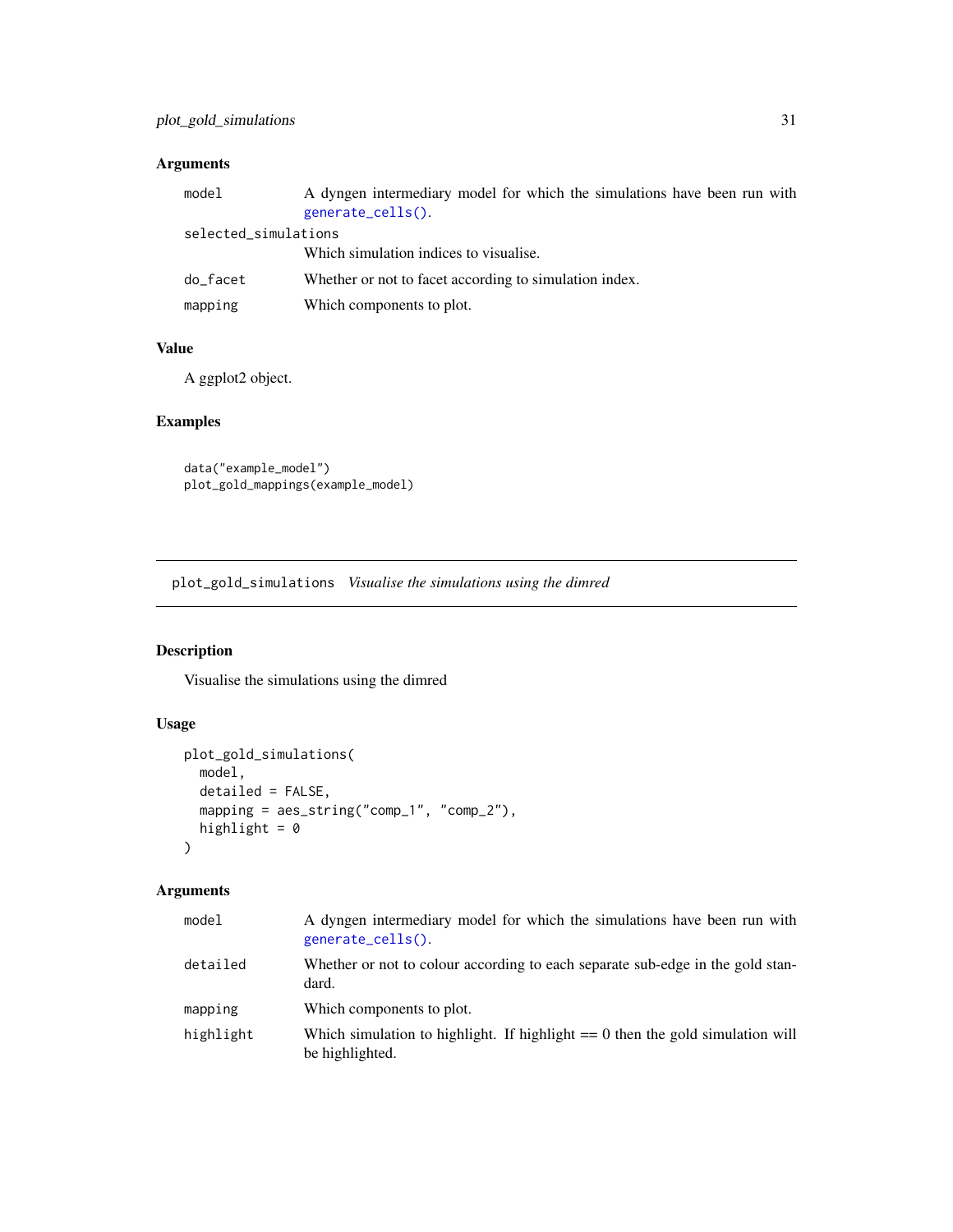## Value

A ggplot2 object.

## Examples

```
data("example_model")
plot_gold_simulations(example_model)
```
<span id="page-31-1"></span>plot\_simulations *Visualise the simulations using the dimred*

## Description

Visualise the simulations using the dimred

## Usage

```
plot_simulations(model, mapping = aes_string("comp_1", "comp_2"))
```
## Arguments

| model   | A dyngen intermediary model for which the simulations have been run with<br>generate_cells(). |
|---------|-----------------------------------------------------------------------------------------------|
| mapping | Which components to plot.                                                                     |

#### Value

A ggplot2 object.

```
data("example_model")
plot_simulations(example_model)
```
<span id="page-31-0"></span>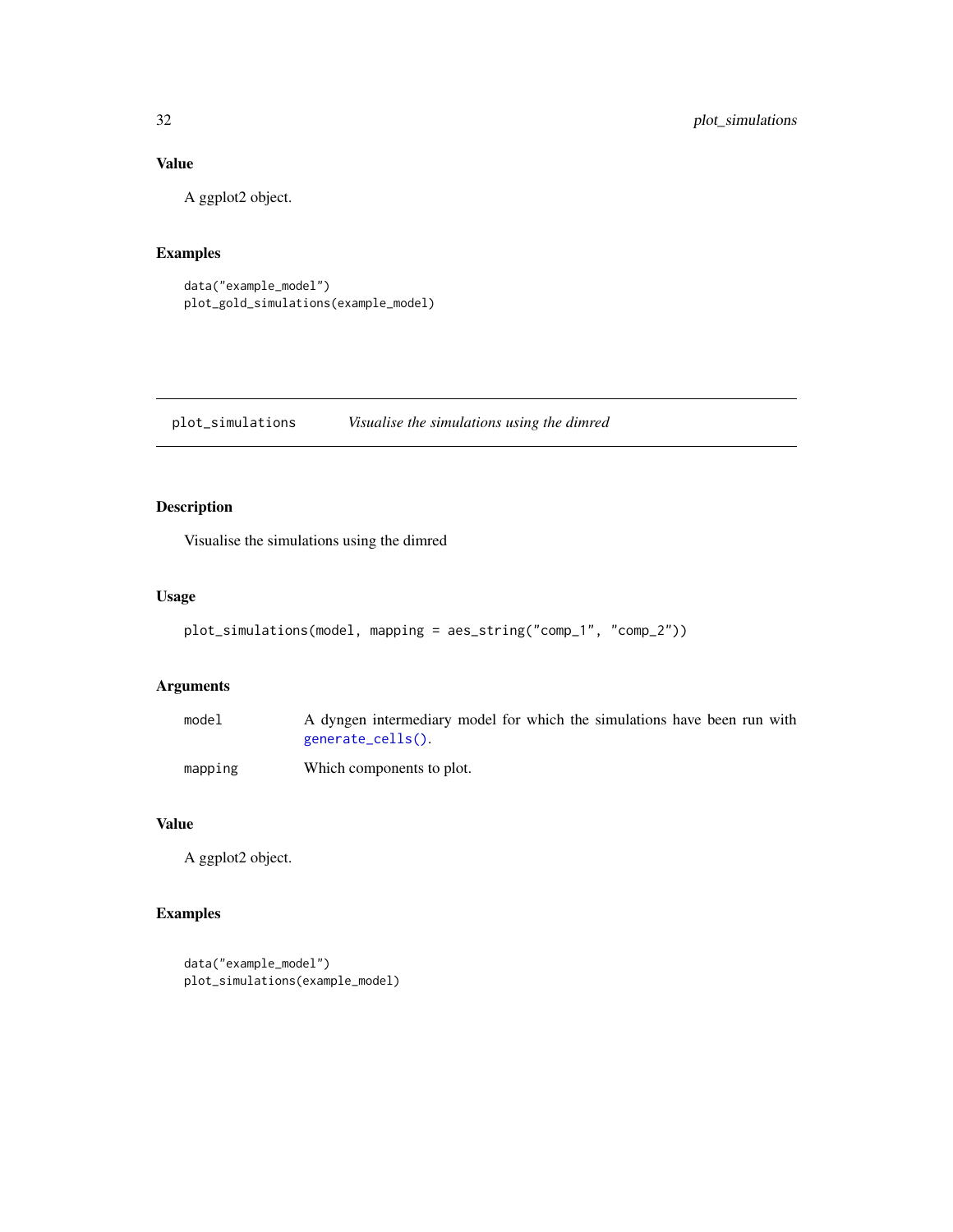<span id="page-32-1"></span><span id="page-32-0"></span>plot\_simulation\_expression

*Visualise the expression of the simulations over simulation time*

## Description

Visualise the expression of the simulations over simulation time

#### Usage

```
plot_simulation_expression(
  model,
  simulation_i = 1:4,
  what = c("mol_premrna", "mol_mrna", "mol_protein"),
  facet = c("simulation", "module_group", "module_id", "none"),
  label_nonzero = FALSE
\overline{\phantom{a}}
```
#### Arguments

| model        | A dyngen intermediary model for which the simulations have been run with<br>generate_cells(). |
|--------------|-----------------------------------------------------------------------------------------------|
| simulation_i | Which simulation to visualise.                                                                |
| what         | Which molecule types to visualise.                                                            |
| facet        | What to facet on.                                                                             |
|              | label_nonzero Plot labels for non-zero molecules.                                             |

#### Value

A ggplot2 object.

```
data("example_model")
plot_simulation_expression(example_model)
```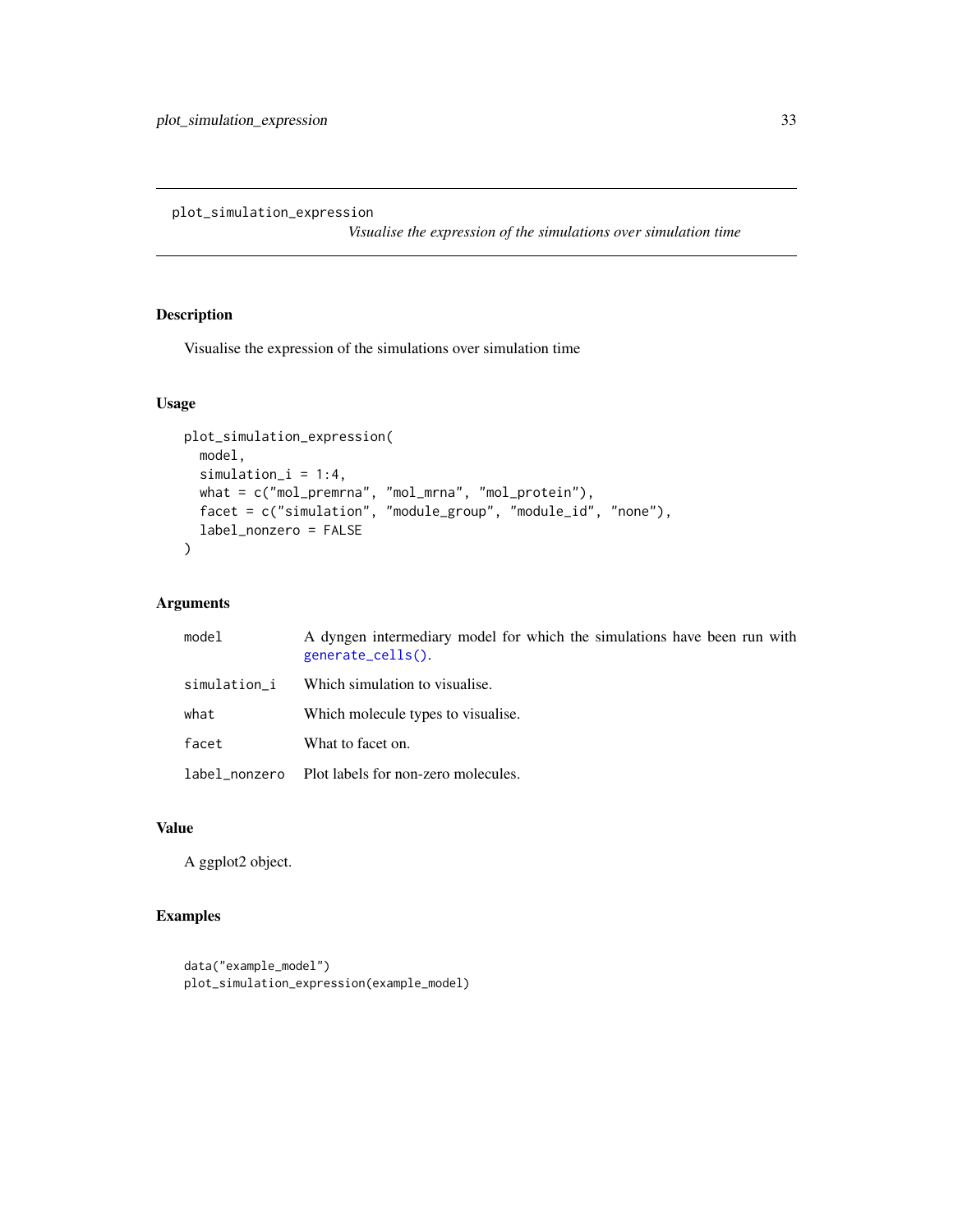<span id="page-33-1"></span><span id="page-33-0"></span>

Plot a summary of all dyngen simulation steps.

#### Usage

plot\_summary(model)

## Arguments

model A dyngen intermediary model for which the simulations have been run with [generate\\_experiment\(\)](#page-14-1).

### Value

A ggplot2 object.

## Examples

```
data("example_model")
plot_summary(example_model)
```
<span id="page-33-2"></span>realcounts *A set of real single cell expression datasets*

## Description

Statistics are derived from these datasets in order to simulate single cell experiments.

#### Usage

realcounts

#### Format

An object of class tbl\_df (inherits from tbl, data.frame) with 111 rows and 9 columns.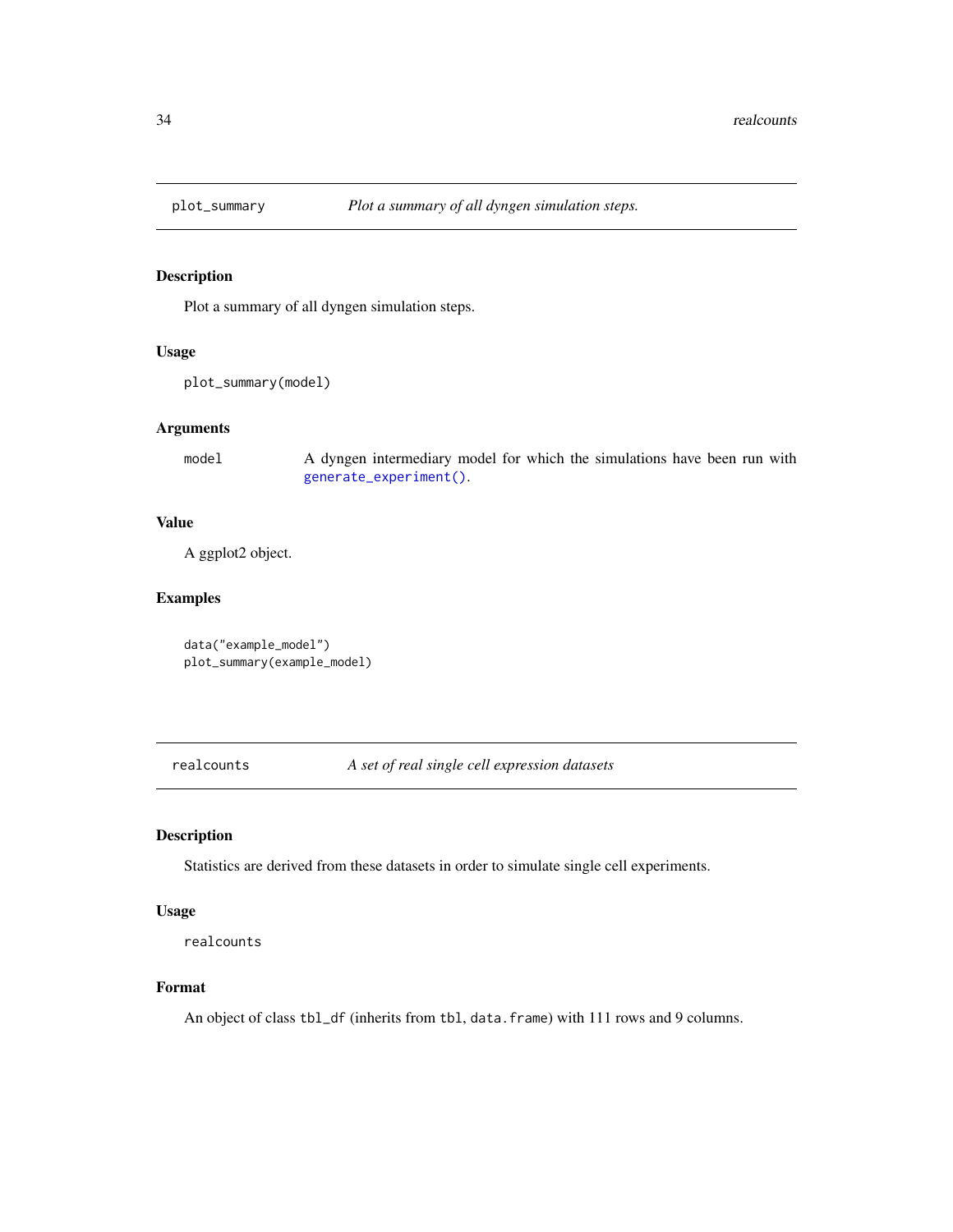<span id="page-34-1"></span><span id="page-34-0"></span>

These networks are subsampled in order to generate realistic feature and housekeeping networks.

## Usage

realnets

#### Format

An object of class tbl\_df (inherits from tbl, data.frame) with 32 rows and 2 columns.

<span id="page-34-2"></span>rnorm\_bounded *A bounded version of rnorm*

## Description

A bounded version of rnorm

## Usage

```
rnorm_bounded(n, mean = 0, sd = 1, min = -Inf, max = Inf)
```
## Arguments

| number of observations. If $length(n) > 1$ , the length is taken to be the number<br>required. |
|------------------------------------------------------------------------------------------------|
| vector of means.                                                                               |
| vector of standard deviations.                                                                 |
| lower limits of the distribution.                                                              |
| upper limits of the distribution.                                                              |
|                                                                                                |

## Value

Generates values with rnorm, bounded by [min, max]

## Examples

rnorm\_bounded(10)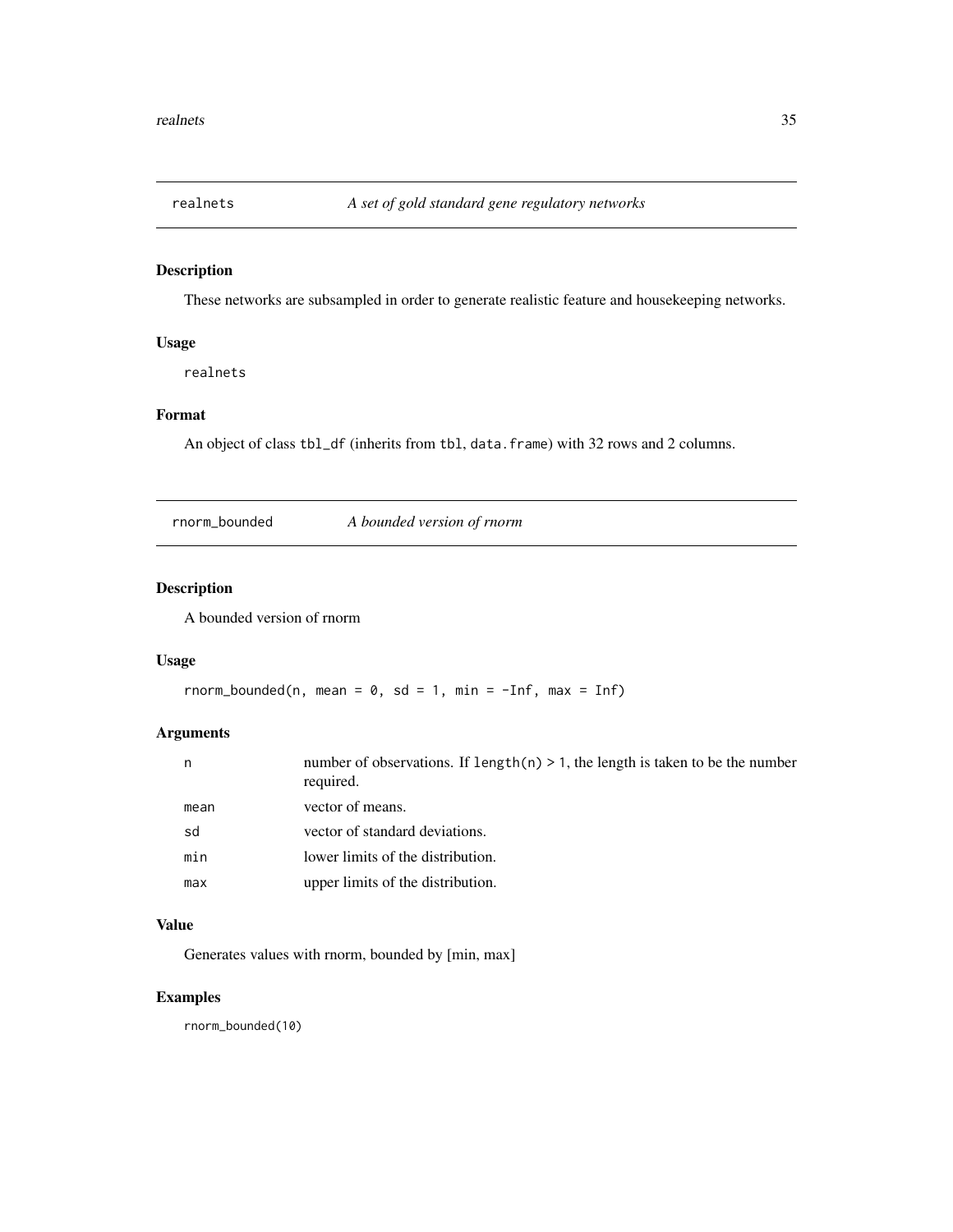<span id="page-35-2"></span><span id="page-35-0"></span>

Will generate numbers from a random subrange within the given range. For example, if [min, max]is set to \[0, 10\], this function could decide to generaten' numbers between 2 and 6.

## Usage

runif\_subrange(n, min, max)

## Arguments

| n   | Number of observations            |
|-----|-----------------------------------|
| min | Lower limits of the distribution. |
| max | Upper limits of the distribution. |

#### Value

Generates values with runif, bounded by a range drawn from sort(runif(2,min,max)).

#### Examples

```
runif_subrange(20, 0, 10)
```
<span id="page-35-1"></span>simtime\_from\_backbone *Determine simulation time from backbone*

## Description

Determine simulation time from backbone

#### Usage

```
simtime_from_backbone(backbone, burn = FALSE)
```
#### Arguments

| backbone | A valid dyngen backbone object                                |
|----------|---------------------------------------------------------------|
| burn     | Whether or not to compute the similme for only the burn phase |

## Value

An estimation of the required simulation time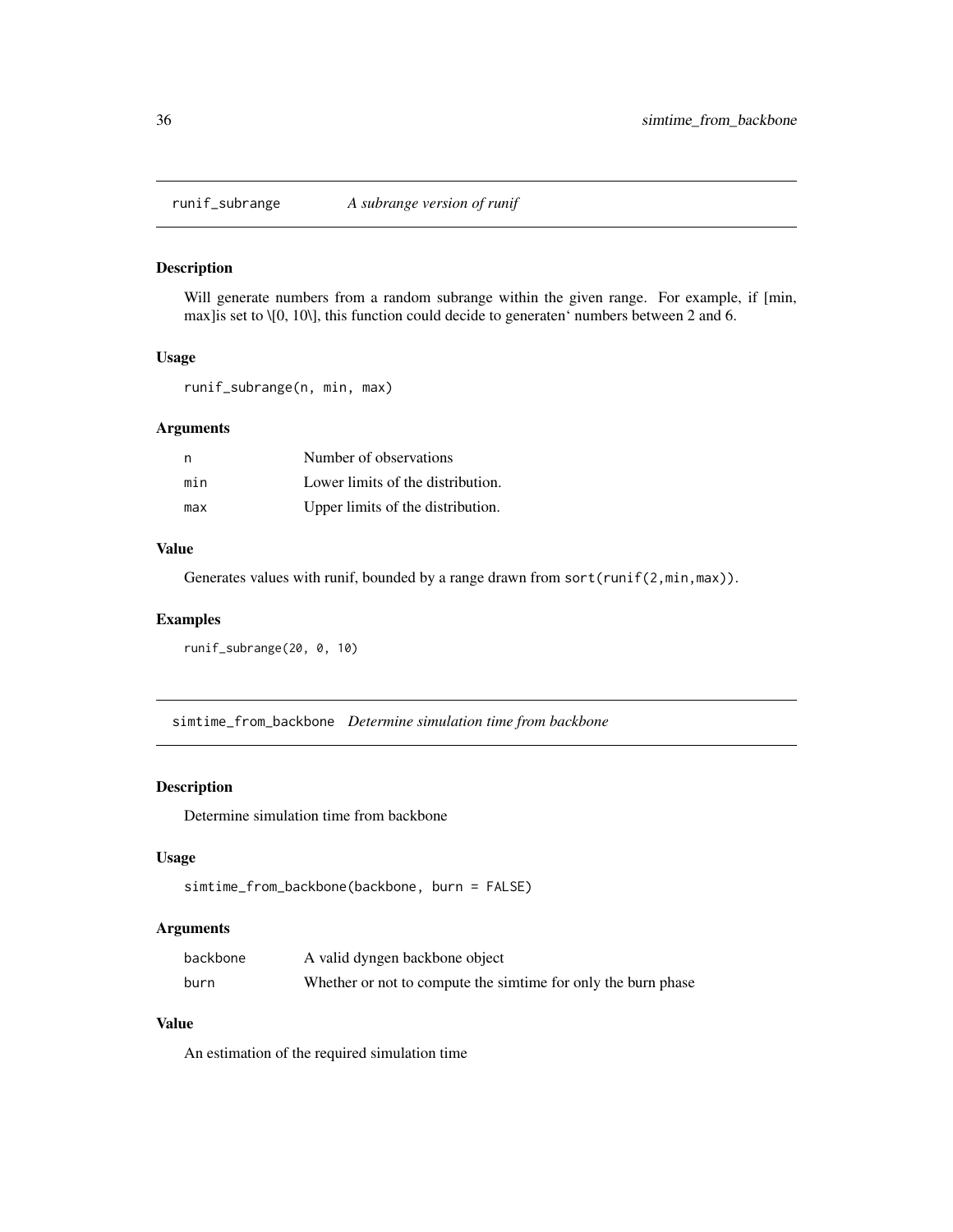## simtime\_from\_backbone 37

```
backbone <- backbone_linear()
simtime_from_backbone(backbone)
model <- initialise_model(
  backbone = backbone,
  simulation_params = simulation_default(
    burn_time = simtime_from_backbone(backbone, burn = TRUE),
    total_time = simtime_from_backbone(backbone, burn = FALSE)
 )
\overline{)}
```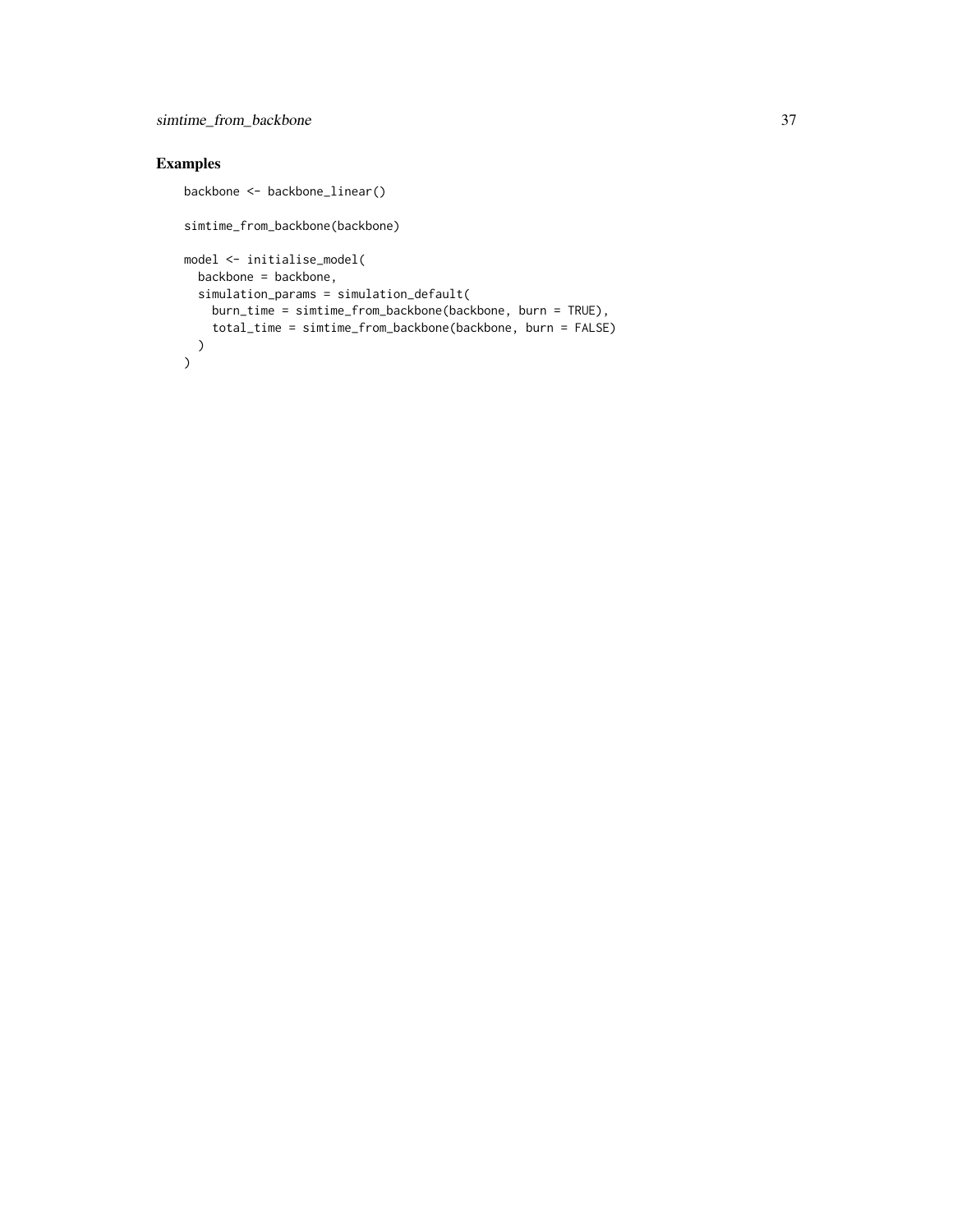# <span id="page-37-0"></span>**Index**

∗ datasets example\_model, [12](#page-11-0) realcounts, [34](#page-33-0) realnets, [35](#page-34-0) as\_anndata *(*as\_dyno*)*, [3](#page-2-0) as\_anndata(), *[11](#page-10-0)* as\_dyno, [3](#page-2-0) as\_dyno(), *[11](#page-10-0)* as\_list *(*as\_dyno*)*, [3](#page-2-0) as\_sce *(*as\_dyno*)*, [3](#page-2-0) as\_sce(), *[11](#page-10-0)* as\_seurat *(*as\_dyno*)*, [3](#page-2-0) as\_seurat(), *[11](#page-10-0)* backbone, [4](#page-3-0) backbone(), *[9](#page-8-0)* backbone\_bifurcating *(*list\_backbones*)*, [25](#page-24-0) backbone\_bifurcating(), *[9](#page-8-0)* backbone\_bifurcating\_converging *(*list\_backbones*)*, [25](#page-24-0) backbone\_bifurcating\_converging(), *[9](#page-8-0)* backbone\_bifurcating\_cycle *(*list\_backbones*)*, [25](#page-24-0) backbone\_bifurcating\_cycle(), *[9](#page-8-0)* backbone\_bifurcating\_loop *(*list\_backbones*)*, [25](#page-24-0) backbone\_bifurcating\_loop(), *[9](#page-8-0)* backbone\_binary\_tree *(*list\_backbones*)*, [25](#page-24-0) backbone\_binary\_tree(), *[9](#page-8-0)* backbone\_branching *(*list\_backbones*)*, [25](#page-24-0) backbone\_branching(), *[9](#page-8-0)* backbone\_consecutive\_bifurcating *(*list\_backbones*)*, [25](#page-24-0) backbone\_consecutive\_bifurcating(), *[9](#page-8-0)* backbone\_converging *(*list\_backbones*)*, [25](#page-24-0) backbone\_converging(), *[9](#page-8-0)* backbone\_cycle *(*list\_backbones*)*, [25](#page-24-0)

backbone\_cycle(), *[9](#page-8-0)* backbone\_cycle\_simple *(*list\_backbones*)*, [25](#page-24-0) backbone\_cycle\_simple(), *[9](#page-8-0)* backbone\_disconnected *(*list\_backbones*)*, [25](#page-24-0) backbone\_disconnected(), *[9](#page-8-0)* backbone\_linear *(*list\_backbones*)*, [25](#page-24-0) backbone\_linear(), *[9](#page-8-0)* backbone\_linear\_simple *(*list\_backbones*)*, [25](#page-24-0) backbone\_linear\_simple(), *[9](#page-8-0)* backbone\_trifurcating *(*list\_backbones*)*, [25](#page-24-0) backbone\_trifurcating(), *[9](#page-8-0)* bblego, [6](#page-5-0) bblego(), *[9](#page-8-0)* bblego\_branching *(*bblego*)*, [6](#page-5-0) bblego\_branching(), *[9](#page-8-0)* bblego\_end *(*bblego*)*, [6](#page-5-0) bblego\_end(), *[9](#page-8-0)* bblego\_linear *(*bblego*)*, [6](#page-5-0) bblego\_linear(), *[9](#page-8-0)* bblego\_start *(*bblego*)*, [6](#page-5-0) bblego\_start(), *[9](#page-8-0)*

combine\_models, [8](#page-7-0) combine\_models(), *[11](#page-10-0)*

dyngen, *[5](#page-4-0)*, [9,](#page-8-0) *[11](#page-10-0)*, *[14](#page-13-0)*, *[18,](#page-17-0) [19](#page-18-0)*, *[21,](#page-20-0) [22](#page-21-0)*, *[24](#page-23-0)*, *[26](#page-25-0)* dynutils::calculate\_distance(), *[23](#page-22-0)*

example\_model, *[11](#page-10-0)*, [12](#page-11-0) experiment\_snapshot *(*generate\_experiment*)*, [15](#page-14-0) experiment\_snapshot(), *[10](#page-9-0)*, *[16](#page-15-0)*, *[24](#page-23-0)* experiment\_synchronised *(*generate\_experiment*)*, [15](#page-14-0) experiment\_synchronised(), *[10](#page-9-0)*, *[16](#page-15-0)*, *[24](#page-23-0)*